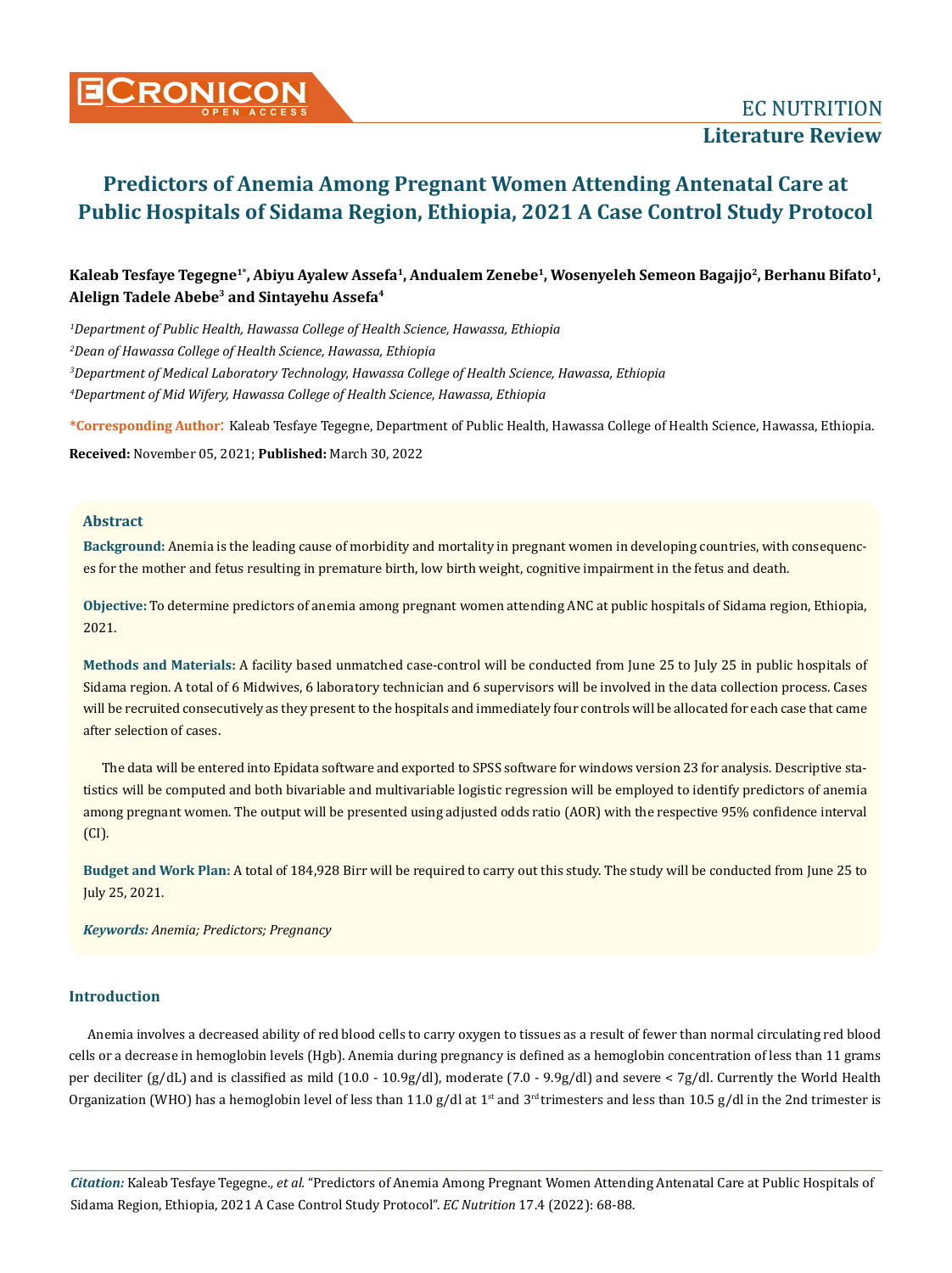used to define anemia [1]. Anemia is very common in pregnant teens because of the double need for iron for their own growth and the growth of the fetus, and they are less likely to use prenatal care [2].

In the world pregnant women who are affected by anemia are 56 million, out of those 17.2 million pregnant women are from Africa [3]. Globally Iron deficiency anemia (IDA) affecting about 32 million pregnancy women and is the most common cause of anemia among pregnant women [3,4] and 50% of all the pregnant women who develop anemia live in middle and low-income countries [5].

The magnitude of anemia among pregnant women was found to be highest in developing countries, such as sub- Sahara Africa, South-East Asia were 57% and 48% respectively and lowest prevalence which is 24.1% reported among pregnant women in South America [6].

Prevalence of anemia among pregnant women in Africa was nearly half (46.3%) [7], 62.7% pregnant women are anemic in Ethiopia [3].

Pregnant women might be at risk of developing anemia due to low socioeconomic conditions. The poor nutritional intake, repeated infections, poor diet, poor antenatal care service, frequent pregnancies, low health-seeking behaviors and parasitic diseases, such as malaria and hookworm are associated with anemia [8-11]. Inadequate intake and poor bioavailability of iron-rich foods also contribute significantly to the development of anemia during pregnancy [11].

Despite efforts by the government and other stakeholders, anemia during pregnancy remains a public health issue in Ethiopia.

### **Statement of problem**

In 2011, 38% (32.4 million) of pregnant women aged 15 - 49 years were anaemic globally [12]. Africa (61.3%) and Southeast Asia (52.5%) are regions with the highest rate of anemia during pregnancy in the world [13].

Anemia is still a public health problem in Ethiopia. According to the Central Statistical Agency of Ethiopia 2016 report [14], the prevalence of anemia among pregnant women was 29% which decreases with increasing women's education and household wealth.

The most common obstetric problems of anemia during pregnancy include: lower exercise tolerance, puerperium infection, thromboembolic problems, postpartum hemorrhage, pregnancy-induced hypertension, placenta pravia and heart failure, abortion, premature birth, stillbirth, low newborn birth weight, postnatal mortality and morbidity [15-17].

WHO aims to reduce anemia in women of childbearing potential, including pregnant women, by 50% by 2025 [18]. The Ethiopian Ministry of Health also tried to alleviate the problem of anemia and its effects by implementing essential nutritional measures [19].

Our study is important to develop strategies according to local conditions, taking into account the specific determinants of anaemia in the study area and among pregnant women. Furthermore, Most of the previous cross-sectional studies in Ethiopia recommended the implementation of analytical studies as case-control studies [17,20-22].

In Sidama zone, previously one case control study was conducted from February to March 2011 to identify predictors of anemia among pregnant women in Hawassa and Yirgalem cities [23], but our study differs in several ways from the previous study. one we will used women Dietary Diversity Score and MUAC to assess nutritional status of pregnant women so this will help to identify nutritional factors associated with anemia and second we will do laboratory examination on peripheral morphology of red blood cells and this will give information on the type of anemia that a pregnant women developed and third we include water sources and sanitation, this help to test the association between safe water Sippy and anemia among pregnant women and fourth we include all public hospitals in Sidama region.

A lot has been done to minimize the risk of anaemia, but the complication of anaemia is still a problem amongst pregnant women. The true predictors of anaemia were not well addressed in the study area. Therefore, this study will tried to investigate the stated information gaps among pregnant women so as to give evidence based action.

*Citation:* Kaleab Tesfaye Tegegne*., et al.* "Predictors of Anemia Among Pregnant Women Attending Antenatal Care at Public Hospitals of Sidama Region, Ethiopia, 2021 A Case Control Study Protocol". *EC Nutrition* 17.4 (2022): 68-88.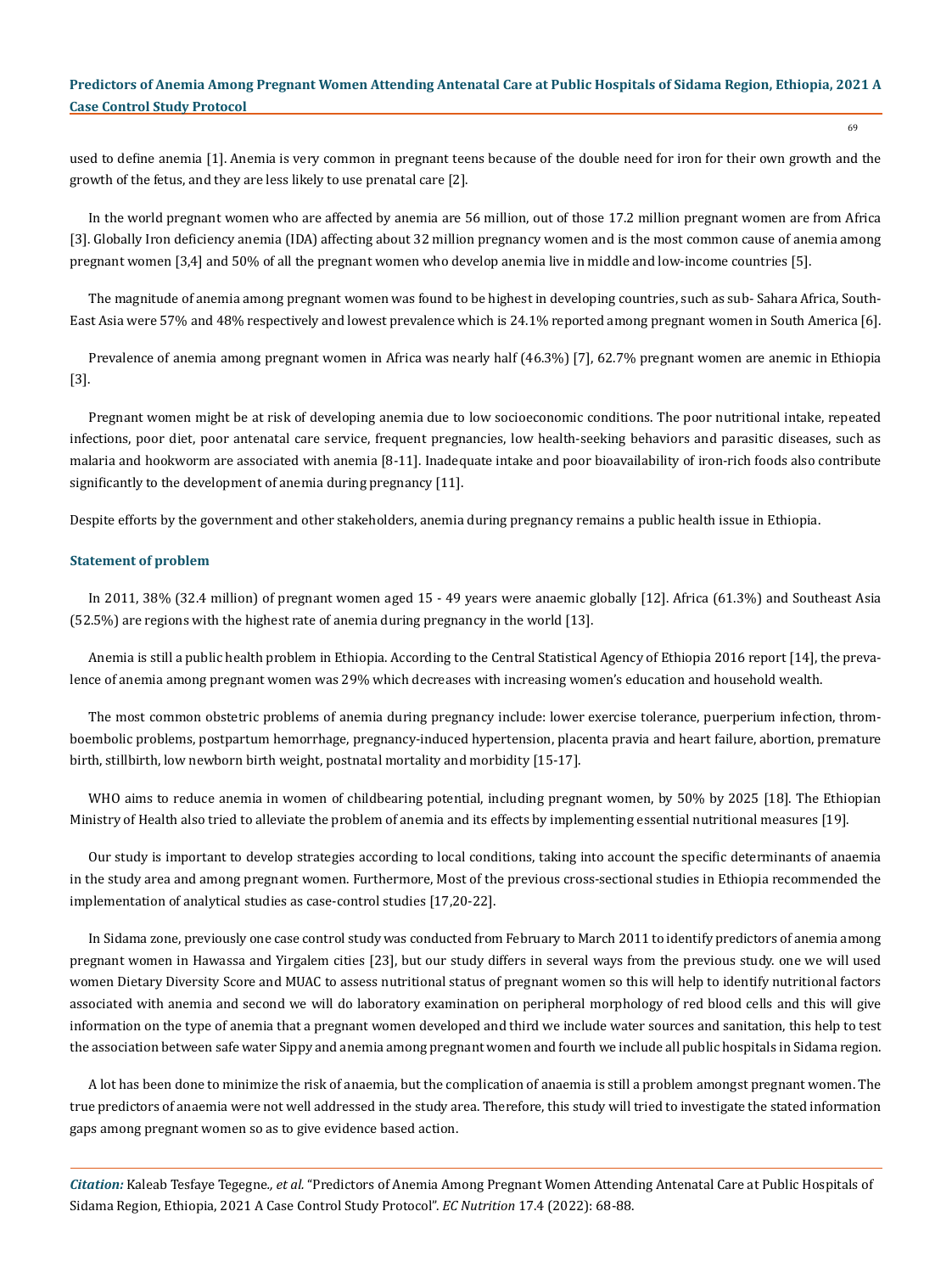#### **Significant of the study**

Despite efforts by the government and other stakeholders, anemia during pregnancy remains a public health issue in Ethiopia. Research findings have revealed that determinants of anemia vary from place to place. This underscores the importance of determining the problem factors associated with anemia using a robust study design in order to obtain local data in the regions.

In Sidama, to the best of current knowledge, no research exists that has used case control study design to identify predictors of anemia among pregnant woman. The finding of this study would help to guide the antenatal care service providers and other concerned stakeholders to work more towards alleviating the problem. Also it might be used as a base line data for other researchers who are interested on this area.

### **Literature Review**

### **Factors associated with anemia**

Anemia during pregnancy has a variety of causes and factors, including socio-economic conditions, abnormal demands such as multiple pregnancies, teenage pregnancies, malnutrition, maternal illiteracy, unemployment, short gestational intervals, gestational age, primigravida and multigravida, excessive loss of appetite, and vomiting during pregnancy [24].

A study conducted in Canada revealed a strong significant association between intestinal parasitic infection and anemia in pregnant women [25].

A study conducted among Pregnant Women Receiving Antenatal Care (ANC) at Fatima Hospital in Jashore, Bangladesh showed that Monthly family income, family size, gestational age (third trimester), birth spacing < 2 years [AOR (95% CI), Excessive blood loss during previous surgery (Yes), Food group eaten 24 hours (1 - 4 groups), Breakfast regularly were predictors of anemia among pregnant women [26].

An analysis of recent national survey data to identify Determinants of anemia among women and children in Nepal and Pakistan elucidate that anemia was significantly higher among women from the poorest households in Pakistan, women lacking sanitation facilities in Nepal, and among undernourished women (BMI < 18.5 kg/m<sup>2</sup> ) in both countries (Nepal and Pakistan) [27]. Furthermore, a research findings from study done in Yemen cited that low family monthly income, short pregnancy spacing, never consumed liver, and presence of health problems as a risk factors associated with anemia [28].

Across sectional study which was done at different gestational periods of 320 pregnant woman visiting antenatal care clinic at Kakamega county (Kenya) shows that, anemia was not significantly associated between age and anemia but there was significantly association between anemia and socio-economic status of the expectant mothers [29].

Prior studies in Ethiopia have reported significant associations between anemia in pregnancy and parasitic infections (e.g. schistosomiasis, hookworm infection), Previous use of contraceptives, use of iron supplements, birth interval/intervals, parity and pregnancy, level of education, age, body weight, trimester of pregnancy and financial status [21,30-36].

A cross sectional study which was done to assess prevalence of anemia and associated risk factors among pregnant women attending antenatal care in Azezo Health Center Gondar town, Northwest Ethiopia show that, anemia was significantly associated with age groups ranged from 26 - 34 years old and age groups greater than 34 years old. Rural residence was significantly associated with reduced anemic cases [37].

Institution based cross sectional study which was done to assess Prevalence of Anemia and its associated Factors among all Pregnant Women Attending Antenatal Care (ANC) in Mizan Tepi University Teaching Hospital, South West Ethiopia revealed that, Anemia was sig-

*Citation:* Kaleab Tesfaye Tegegne*., et al.* "Predictors of Anemia Among Pregnant Women Attending Antenatal Care at Public Hospitals of Sidama Region, Ethiopia, 2021 A Case Control Study Protocol". *EC Nutrition* 17.4 (2022): 68-88.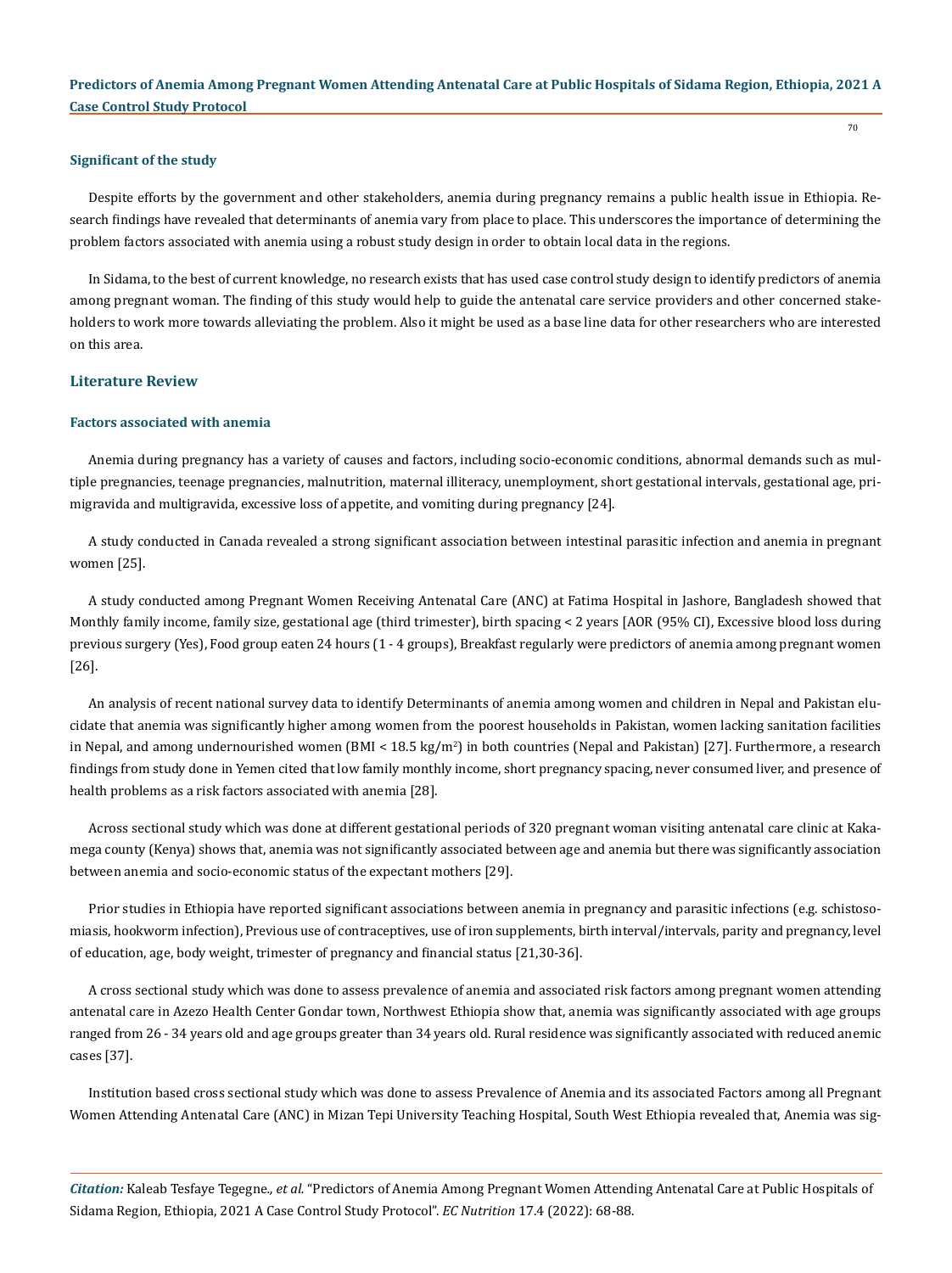nificantly associated with history of malaria attack, and infections with hookworm, Ascaris lumbricoids, S. mansoni, Giardia intestinalis, and Entamoeba histolytica/dispar. However, iron supplement was protective of anemia [38].

A study on prevalence of anemia and associated factors among pregnant women in Ethiopia indicated that Undernutrition as seen in mid upper arm circumference (MUAC) being less than 23cm and food consumption score being poor and borderline category, were factors independently associated with anemia [39].

 A result of study conducted at Jigjiga revealed that previous chronic diseases with, knowledge about anemia, excessive menstrual bleeding, history of malaria attack and history of abortion had significant association with anemia [40].

A community based cross- sectional study was conducted to assess Prevalence of anemia and associated factors among pregnant women in Southern Ethiopia revealed that household monthly income, level of food security, availability of latrine, frequency of meal per day, eating animal source of food at least once per week, history of malaria infection, and nutritional status; low socio economic class, trimester second and third, gravidity three to five and six and above, iron not supplemented, hookworm infection and low dietary diversity score showed statistically significant association ( $p < 0.05$ ) with anemia<sup>[41]</sup>.

Unmatched-Case Control Study conducted at Hawassa and Yirgalem cities found lower educational level, prolonged menstruation period 6-8 days before the index pregnancy, intestinal parasitic infection, gastritis with duodenal ulcer bleeding and not taking meat/organ meats as major predicting risk factors for occurrence of anemia among pregnant women [23].

A study conducted to Determinants of Anemia among Pregnant Women Attending Antenatal Clinic in Public Health Facilities at Durame Town also identified were parasitic infection, not taking additional diet during pregnancy, consuming tea/coffee immediately after food, not eating meat, previous heavy menstrual blood flow, and being housewife as a major determinant factors of anemia among pregnant women [42].



*Figure 1: Conceptual framework showing anemia and associated factors among pregnant women attending ANC in Sidama Region, 2021. Developed from different literatures reviewed [34-42].*

*Citation:* Kaleab Tesfaye Tegegne*., et al.* "Predictors of Anemia Among Pregnant Women Attending Antenatal Care at Public Hospitals of Sidama Region, Ethiopia, 2021 A Case Control Study Protocol". *EC Nutrition* 17.4 (2022): 68-88.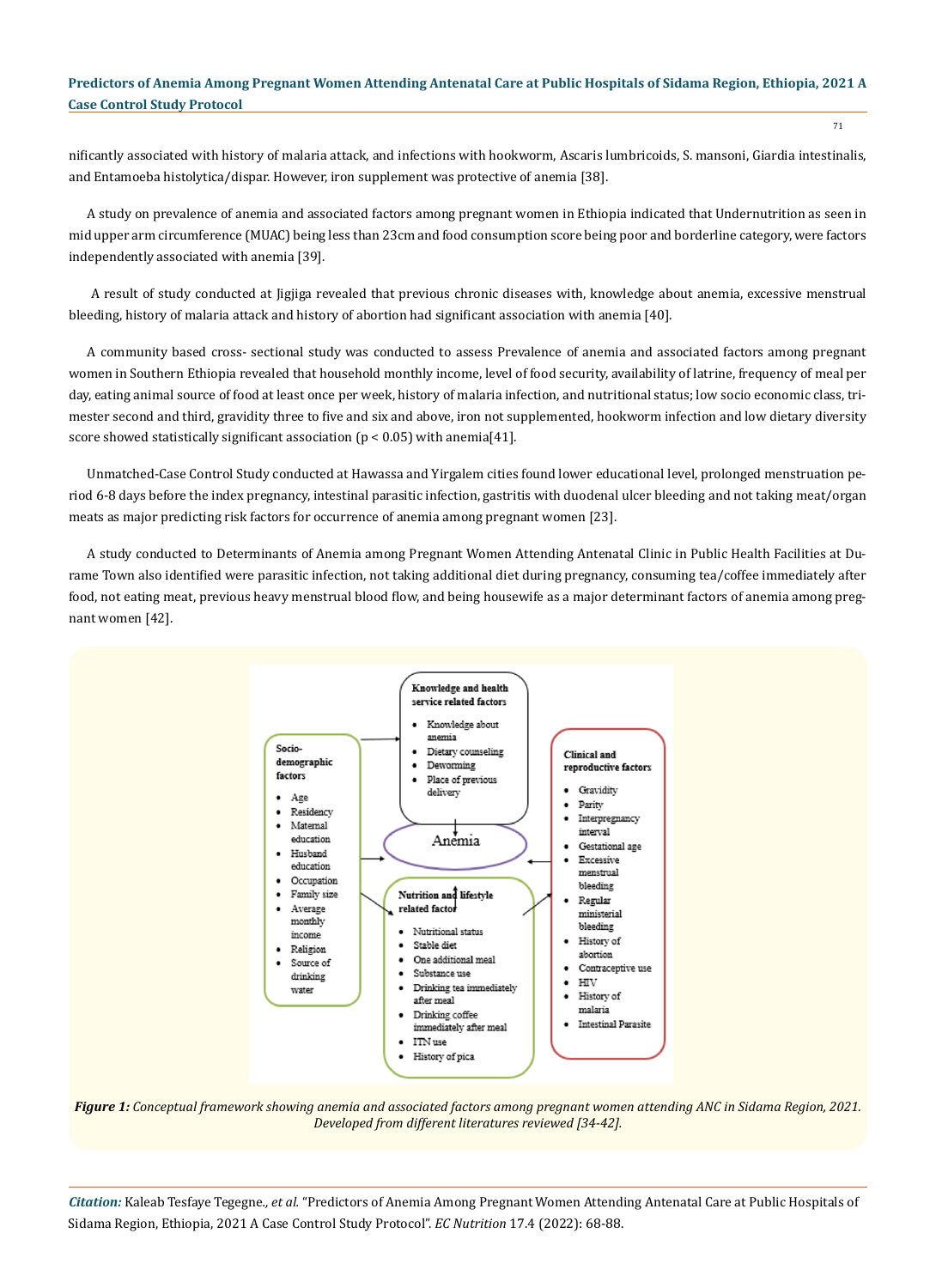### **Objective**

To identify predictors of anemia among pregnant women attending ANC service at public hospitals of Sidama region, Ethiopia, 2021.

# **Methodology**

#### **Study area**

The study will be conducted in public hospitals of Sidama region. It is located about 275 Kilometers away from Addis Ababa. It has 30 Districts, 1 city administration and 6 town administration with a total of 576 kebeles of which 524 of them are rural and 52 are urban. It is one of the highly populated areas in Ethiopia, having a total population of about 4 million people residing on 72100 hectare of land. Out of the total population 5.7% are urban and 94.3% rural residents [49]. Sidama is characterized by three agro-ecological zones: the dry midlands/lowlands (20%), the midlands (48%) and the highlands (32%). In Sidama region mixed agriculture (crop and livestock production) is practiced. Major crops grown include: enset, coffee, maize, wheat, teff, barley, haricot bean and khat. Enset is the main staple crop both in highlands and midlands while maize is so in the lowlands. There are two cropping seasons in Sidama Zone: belg and meher. Belg rains are mainly used for land preparation and planting of long cycle crops such as maize and sorghum and seed bed preparation for meher crops. The meher rains are used for planting of cereal crops like barley, teff, wheat and vegetable crops. Besides, meher rains are also responsible for the growth and development of perennial crops such as enset, coffee and khat. Food security is more precarious in the lowland areas of Aleta Wondo, Borecha, Darra, Bensa, Loka Abaya and Hawassa Zuria woredas mainly due to moisture stress and water logging in some pocket areas hampering agricultural production, less diversification of food sources and minimum use of improved farm inputs due to lack of cash and credit facilities to purchase the inputs. The Sidama region administration has a total of 4063 health professional of different disciplines and 524 Health Posts, 127 Health Centers, 1 general and 12 District hospital owned by government and additionally there are 21 private and 3 NGO clinics, 65 private rural drug venders. The overall potential health service coverage of the Zone by public health facilities are 90.3%.

### **Study design and period**

A facility based unmatched case-control study will be conducted from June 25 to July 25, 2021.

#### **Source population**

All pregnant women attending ANC service at public hospitals of Sidama region will be the source population.

#### **Study population**

All pregnant women attending ANC at public hospitals during study period and fulfilled the inclusion criteria will be the study population for this study.

#### **Eligibility criteria**

# **Inclusion criteria**

- Pregnant woman who attending first ANC visit
- Permanent resident pregnant woman (at least 6 months).

*Citation:* Kaleab Tesfaye Tegegne*., et al.* "Predictors of Anemia Among Pregnant Women Attending Antenatal Care at Public Hospitals of Sidama Region, Ethiopia, 2021 A Case Control Study Protocol". *EC Nutrition* 17.4 (2022): 68-88.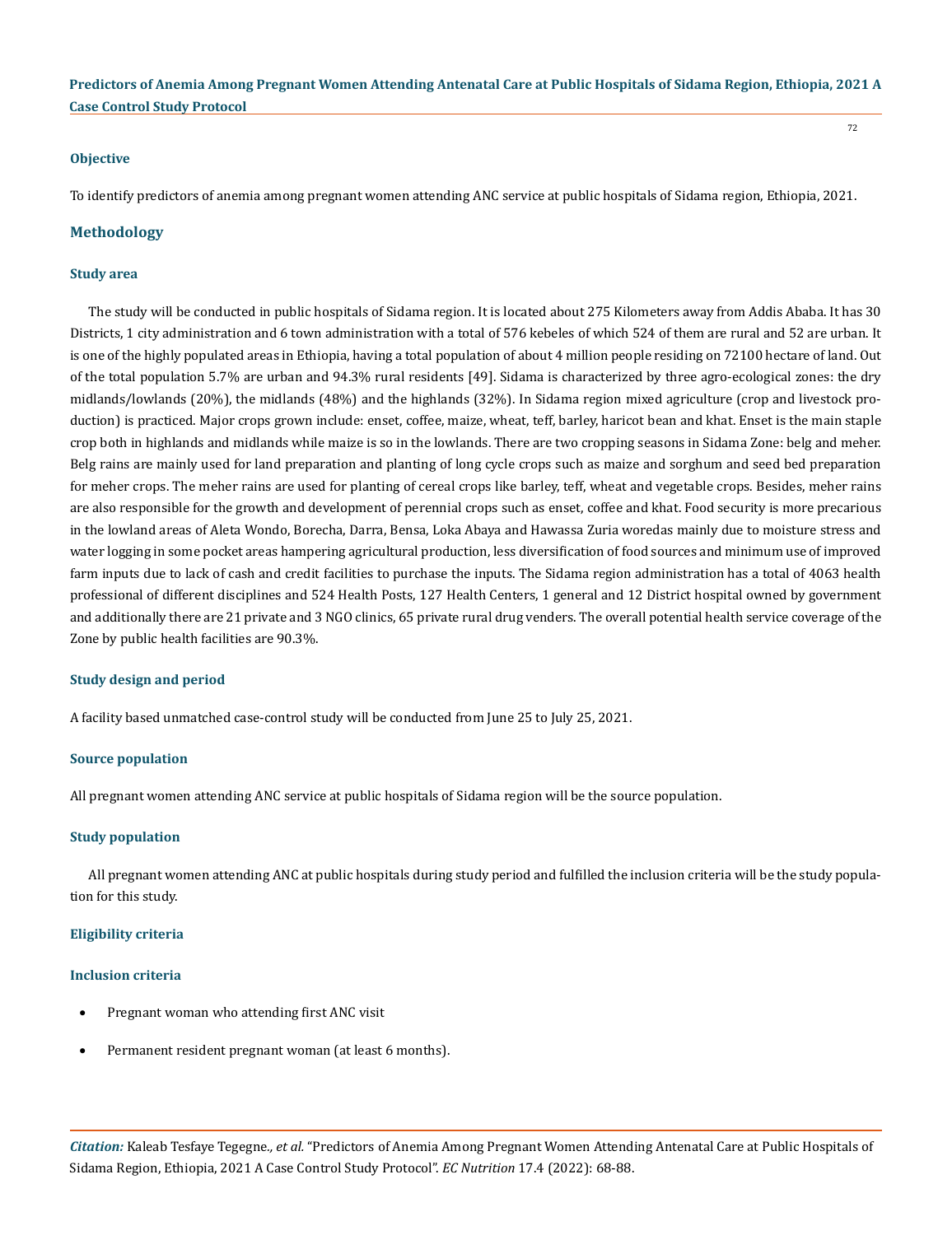# **Exclusion criteria**

Pregnant woman with severe illness and unable to speak and second and third visit.

### **Sample size determination**

Epinfo version 7 software will be applied to compute the sample size for cases and controls with an assumption of 95% confidence level, 80% power of the study, 4:1 ( $r = 4$ ) ratio of non-anemic over anemic, the odds ratio = 2.5 from factors that has association with anemia from recent study conducted in Durame and proportion of controls exposed 9.0% [42], the maximum sample size after adding the potential none response rate of 10% the total sample size became 576 (115 cases and 461 controls). The computation is depicted in the following table (Table 1).

| <b>Factors</b>           | <b>AOR</b> | % of Controls  | <b>Power</b> | <b>Ratio of Controls</b> | <b>CI</b> | Anemic | <b>Non</b> | <b>Final</b>       | <b>Source</b> |
|--------------------------|------------|----------------|--------------|--------------------------|-----------|--------|------------|--------------------|---------------|
|                          |            | <b>Exposed</b> |              | <b>To Cases</b>          |           |        | Anemic     | <b>Sample Size</b> |               |
| Intestinal               | 2.9        | 11.6           | 80           | 1:4                      | 95        | 62     | 248        | 310                | (23)          |
| Parasite (Yes/No)        |            |                |              |                          |           |        |            |                    |               |
| Previous heavy menstrual | 2.62       | 12.2           | 80           | 1:4                      | 95        | 75     | 300        | 375                | (42)          |
| flow (Yes/No)            |            |                |              |                          |           |        |            |                    |               |
| Meat (Yes/No)            | 2.8        | 18.7           | 80           | 1:4                      | 95        | 51     | 201        | 252                | (23)          |
| Additional food (Yes/No) | 2.5        | 9              | 80           | 1:4                      | 95        | 105    | 419        | 524                | (42)          |



# **Sampling techniques**

From 18 public hospitals found in the region we randomly selected 6 hospitals. Enumeration of prior three month's ANC register was conducted in order to know monthly flow of each hospital. Then, based on the number of ANC register, the sample size will be allocated proportionally for all selected public hospitals in the region (Figure 2). Cases will be recruited consecutively as they present to the hospitals and immediately four controls will be allocated for each case that came after selection of cases.



*Figure 2: Schematic representation of sampling procedure.*

*Citation:* Kaleab Tesfaye Tegegne*., et al.* "Predictors of Anemia Among Pregnant Women Attending Antenatal Care at Public Hospitals of Sidama Region, Ethiopia, 2021 A Case Control Study Protocol". *EC Nutrition* 17.4 (2022): 68-88.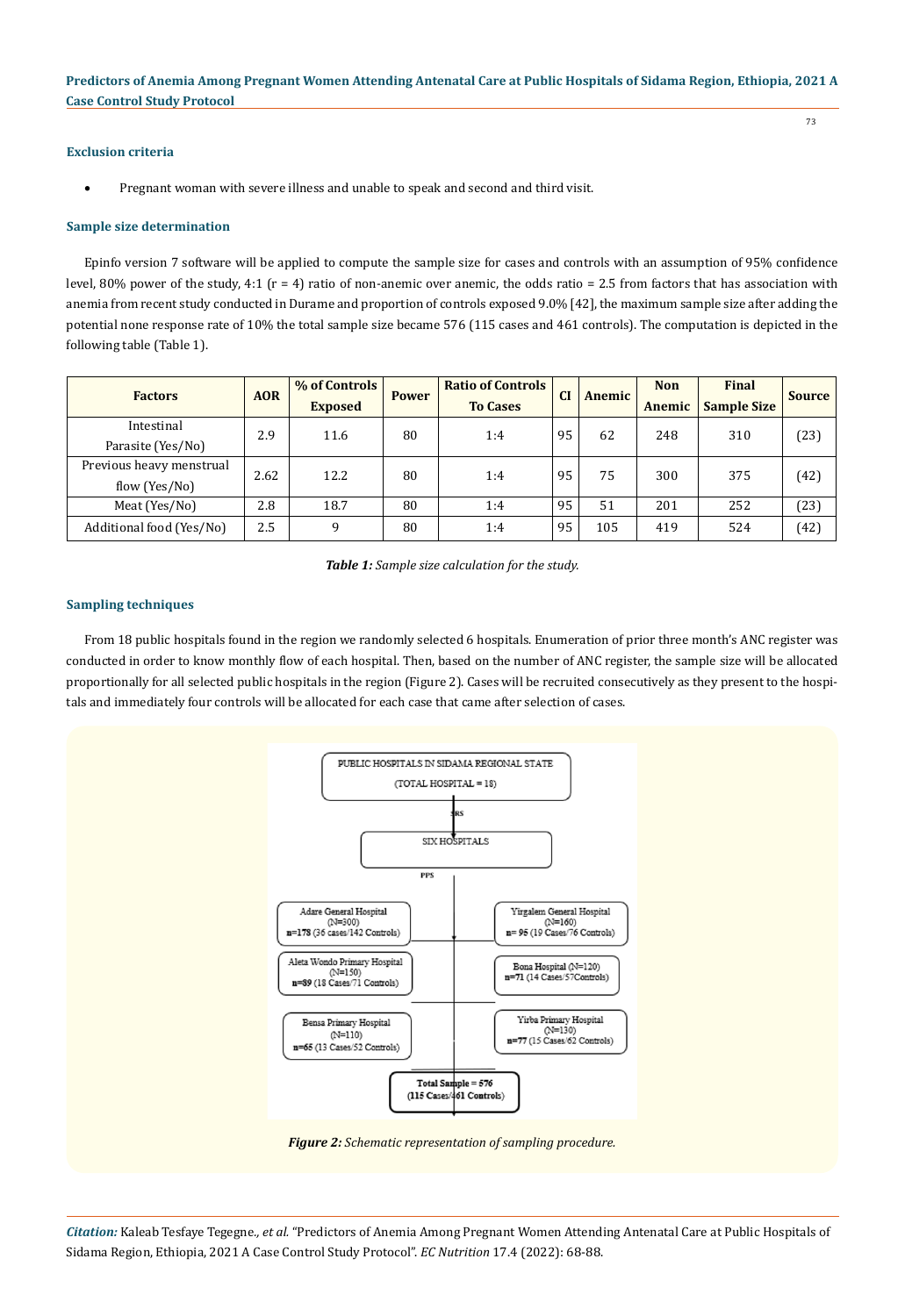74

### **Study variables**

### **Dependent variable for Objective one**

Anemia.

### **Independent variables**

Sociodemographic; clinical and reproductive; nutrition and lifestyle; and knowledge and health service related factors are independent variables.

### **Operational definitions**

## **Anemia**

Any hemoglobin level below 11g/dl in first and third trimesters and below 10.5 gm/dl in the second trimester of gestation is considered as anemia [1].

### **Nutritional assessment**

Nutritional assessment of woman will be done using anthropometry and dietary methods.

- A Mid-upper arm circumference (MUAC) measurement of < 23 cm and  $\geq$  23 cm will be classified as malnutrition and normal nutritional status, respectively [43].
- Dietary Diversity (DD) will be categorized as adequate (consumption of at least five of the ten food groups) and inadequate (consumption of less than five food groups) [44].

### **Knowledge about anemia**

We will used eight items composite score to measure the knowledge level of respondents regarding anemia which includes: general signs of anaemia, Iron-rich foods, foods that increase iron absorption, foods that decrease iron absorption, causes of anaemia, consequences of anaemia for pregnant women and infants and young children, and prevention of anaemia. The cumulative mean score of knowledge of participants about anemia will be estimated using mean score. Based on this, those who had scored less than the mean will be considered to have poor knowledge and those who had scored greater than or equal to the mean value will be considered as having good knowledge.

### **Data collection procedure**

Data will be collected using a structured and pre-tested questionnaire, anthropometry and laboratory analysis of stool specimens.

A total of 6 Midwives, 6 laboratory technician and 6 supervisors will be involved in the data collection process.

### **Questionnaires**

The questionnaire included information on sociodemographic; clinical and reproductive; nutrition and lifestyle; and knowledge and health service related factors will be collected using a structured and pre-tested questionnaire, anthropometry and laboratory analysis of stool and blood sample. The part of the questionnaire on Dietary Diversity (DD) was adopted from a standard tool [44].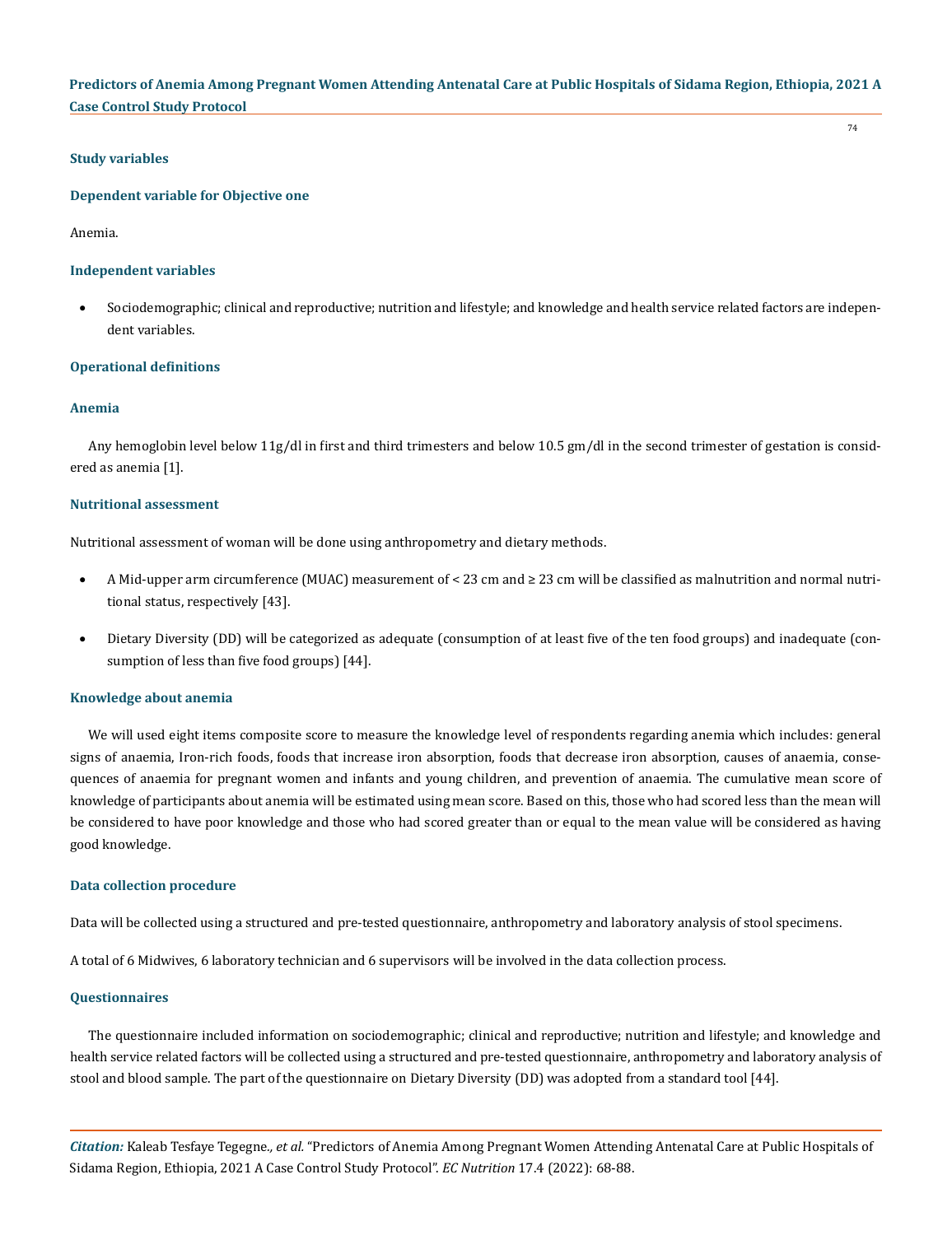75

#### **Anthropometric assessment**

#### **Anthropometric assessment of nutritional status**

Nutritional status of pregnant mother is measured using MUAC which is the only anthropometric measure for assessing nutritional status among pregnant women [43]. Mid-upper arm circumference (MUAC) of the mother will be measured using flexible non-stretchable standard tape measure as measure of nutritional status.

#### **Dietary methods of assessing nutritional status**

The DD was assessed using 24 hours recall method. Respondents will be asked whether they had taken any food from predefined 10 food groups on the preceding day. Accordingly, the level of Dietary Diversity Score (DDS) will be computed out of 10 [44].

#### **Fecal sample collection and laboratory analysis**

#### **Fecal sample collection**

Following the completion of questionnaire, a wide screw capped containers pre-labeled with names will be distributed to each respondent. Participant who will not able to provide sample on the first day were asked again on the following day.

#### **Fecal sample laboratory analysis**

Initially, an adhesive cellophane tape with a glass slide and a fecal specimen container will be distributed to the pregnant women. Approximately 2mg fecal specimen in labeled plastic vials containing 10% formaldehyde for the preservation of helminth eggs, protozoan cysts, and trophozoites in the fecal specimens will be collected. The stool specimens will be examined for the presence of parasites, helminth eggs, and larvae and protozoan trophozoites or cysts using direct wet mount.

#### **Blood sample collection and laboratory analysis**

Labeled venous or heparinized blood samples giving sequential numbers of the study participants will be used. Blood samples will be used for Hemoglobin determination (by using Hemo Cue) and RBCs morphology identification. Hemoglobin determination venous blood sample will be taken, filled to micro cuvette, wipe of excess blood from the outside of the micro cuvette tip, and then placed in the cuvette holder of the device for measuring hemoglobin concentration [45]. This Hgb determination will be done by selected hospitals as parts of routine ANC service.

### **Annex I: Information sheet**

#### Good morning/good afternoon.

My name is \_\_\_\_\_\_\_\_\_\_\_\_\_\_I am here on the behalf of research team of Hawassa Health Science College. The team is conducting research on 'Predictors of Anemia Among Pregnant Women Attending Antenatal Care at Public Hospitals of Sidama Region, Ethiopia, 2021'.

 You are selected by random sampling technique to participate in this study because you are currently taking ANC service at this hospital. Your participation will only be based on your willingness .You have the right to choose not to take part in this study. If you choose to take part, you have the right to stop at any time. If you are willing to participate or refuse or decide to withdraw later, you will not be subjected to any ill-treatment.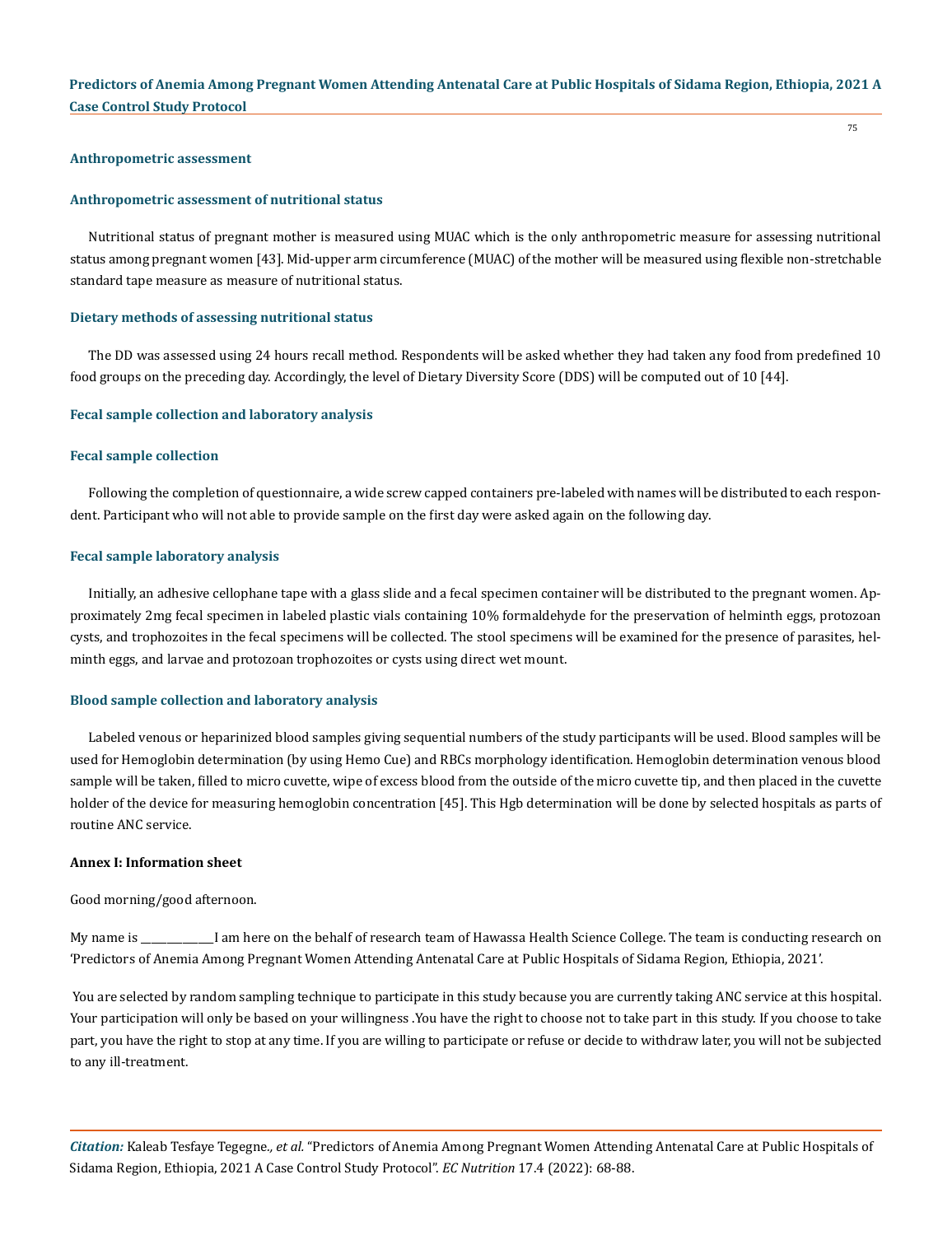76

If you agree to participate in the study, you will be interviewed about socio-demographic characteristics, knowledge and health service related factors, clinical and reproductive factors, and nutrition and lifestyle related factors.

Your name will not be written on the questionnaire. No one will have access to the non-coded data except the principal investigator and the data will only be used for this study. Your willingness and honest answers are very important for the success of this study.

We would like to appreciate your help in responding to these questions, and it will not take more than 30 minutes.

# **Annex II. Informed written consent form**

I (the respondent), the undersigned, am told that the researchers are going to conduct study in Sidama region governmental hospitals to assess the risk factors of anemia and its effect on birth weight and s/he acquainted with me the first time s/he meets. I also informed that both the government and the Woreda health office to commence appropriate strategies to battle this problem would use the result of the study. I am, too, told that the research will benefit the community in general including me, the respondent, and that the research will not inflict any harm to me. Besides, I briefed that I will be interviewed for not more than 20 to 30 minutes. In addition, I let know that the investigators selected me randomly. Moreover, I am notified that my participation in the study is entirely voluntarily, and that I can quit from the study any time I want. Likewise, I am enlightened that I will not be subjected to any form of punishment following my failure to participate in the study. In the same way, I am explained that the information collected from me will not by any means be disclosed to any people other than those participating in the study unless obtained permission from me. Equally, I told that I could ask them questions I found difficult or any type otherwise.

Are you willing to participate in the study? Yes \_\_\_\_\_\_ No\_\_\_ Signature \_\_\_\_\_\_\_

Study area: **- Sidama region Health Facility\_\_\_\_\_\_\_\_\_\_\_\_\_\_\_\_** 

Name of the interviewer\_\_\_\_\_\_\_\_\_\_\_\_\_\_\_\_\_\_Sig. \_\_\_\_\_\_ Date \_\_\_\_\_\_\_\_

Name of supervisor \_\_\_\_\_\_\_\_\_\_\_\_\_\_Sign \_\_\_\_\_\_\_ Date\_\_\_\_\_\_\_

Questionnaire code \_\_\_\_\_\_\_\_\_\_\_\_\_\_\_\_\_\_\_\_

For further explanation use the Principal Investigator's Address

| Name $\rightarrow$ Abiyu Ayalew           | Name $\rightarrow$ Aleligne Tadele    |
|-------------------------------------------|---------------------------------------|
| Cell phone $\rightarrow$ +251912417806    | Cell phone $\rightarrow$ +25913440394 |
| E-mail $\rightarrow$ abiyman143@gmail.com | E-mail $\rightarrow$                  |
| Name $\rightarrow$ Kaleab Tesfaye         | Sintayehu Assefa                      |
| Cell phone → +251911066932                | Cell phone $\rightarrow$ +25911392734 |

### **Annex III: Questionnaires**

# **I. Socio-demographic characteristics of pregnant women**

| Code | <b>Variables</b>  |            | <b>Coding categories</b> | <b>Skip</b> |
|------|-------------------|------------|--------------------------|-------------|
| 100  | Age of respondent |            |                          |             |
| 101  | Residence         | . .        | Rural                    |             |
|      |                   | <u>. .</u> | Urban                    |             |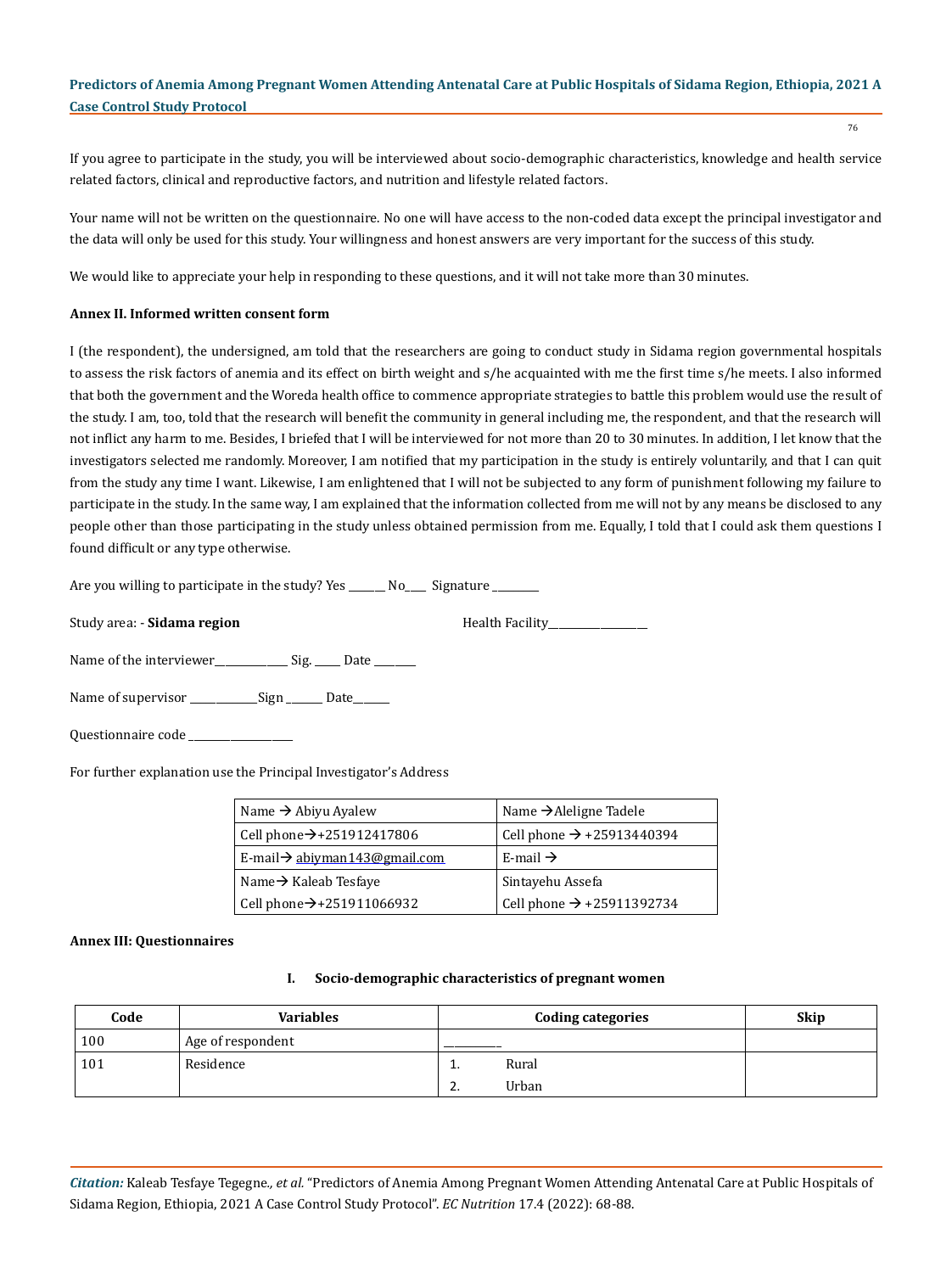77

| 102 | Marital status                              | Never married<br>1.           |                     |
|-----|---------------------------------------------|-------------------------------|---------------------|
|     |                                             | 2.<br>Married                 |                     |
|     |                                             | Separated<br>3.               |                     |
|     |                                             | Widowed<br>4.                 |                     |
| 103 | Religion                                    | Protestant<br>1.              |                     |
|     |                                             | Orthodox<br>2.                |                     |
|     |                                             | Muslim<br>3.                  |                     |
|     |                                             | Other<br>4.                   |                     |
| 104 | Mothers Educational level                   | No formal education<br>1.     |                     |
|     |                                             | Primary (1-8)<br>2.           |                     |
|     |                                             | Secondary (8-12)<br>3.        |                     |
|     |                                             | College and above<br>4.       |                     |
| 105 | <b>Husband Educational level</b>            | No formal education<br>1.     |                     |
|     |                                             | Primary (1-8)<br>2.           |                     |
|     |                                             | Secondary (8-12)<br>3.        |                     |
|     |                                             | College and above<br>4.       |                     |
| 106 | Occupation status                           | Government employee<br>1.     |                     |
|     |                                             | Self employed<br>2.           |                     |
|     |                                             | Housewife<br>3.               |                     |
|     |                                             | Farmer<br>4.                  |                     |
|     |                                             | Other (Specify)<br>5.         |                     |
| 107 | What is the source of the food for the fam- | Buying from market<br>1.      |                     |
|     | ily?                                        | 2.<br>Farming(crops, animals) |                     |
|     |                                             | Food aid/donation<br>3.       |                     |
|     |                                             | other(specify)<br>4.          |                     |
| 108 | Who has the primary responsibility of       | 1. Father                     |                     |
|     | providing food for the house hold?          | 2. Mother                     |                     |
|     |                                             | 3. Grandmother                |                     |
|     |                                             | 4. Relatives                  |                     |
|     |                                             | 5. Other(specify)             |                     |
| 109 | Do you have a bank saving account?          | 1.Yes                         |                     |
|     |                                             | 2. No                         |                     |
| 110 | Average monthly income of the family        | In birr_                      |                     |
| 111 | <b>Family Size</b>                          | ÷,                            |                     |
| 112 | What is the main source of drinking water   | Purified water<br>1.          |                     |
|     | for members of your house hold?             | 2.<br>Tap water               |                     |
|     |                                             | public tab/stand pipe<br>3.   |                     |
|     |                                             | protected well<br>4.          |                     |
|     |                                             | unprotected well<br>5.        |                     |
|     |                                             | other specify<br>6.           |                     |
| 113 | Did you take any action to make the water   | 1.Yes                         | If no, skip to Q115 |
|     | safer to drink?                             | 2. No                         |                     |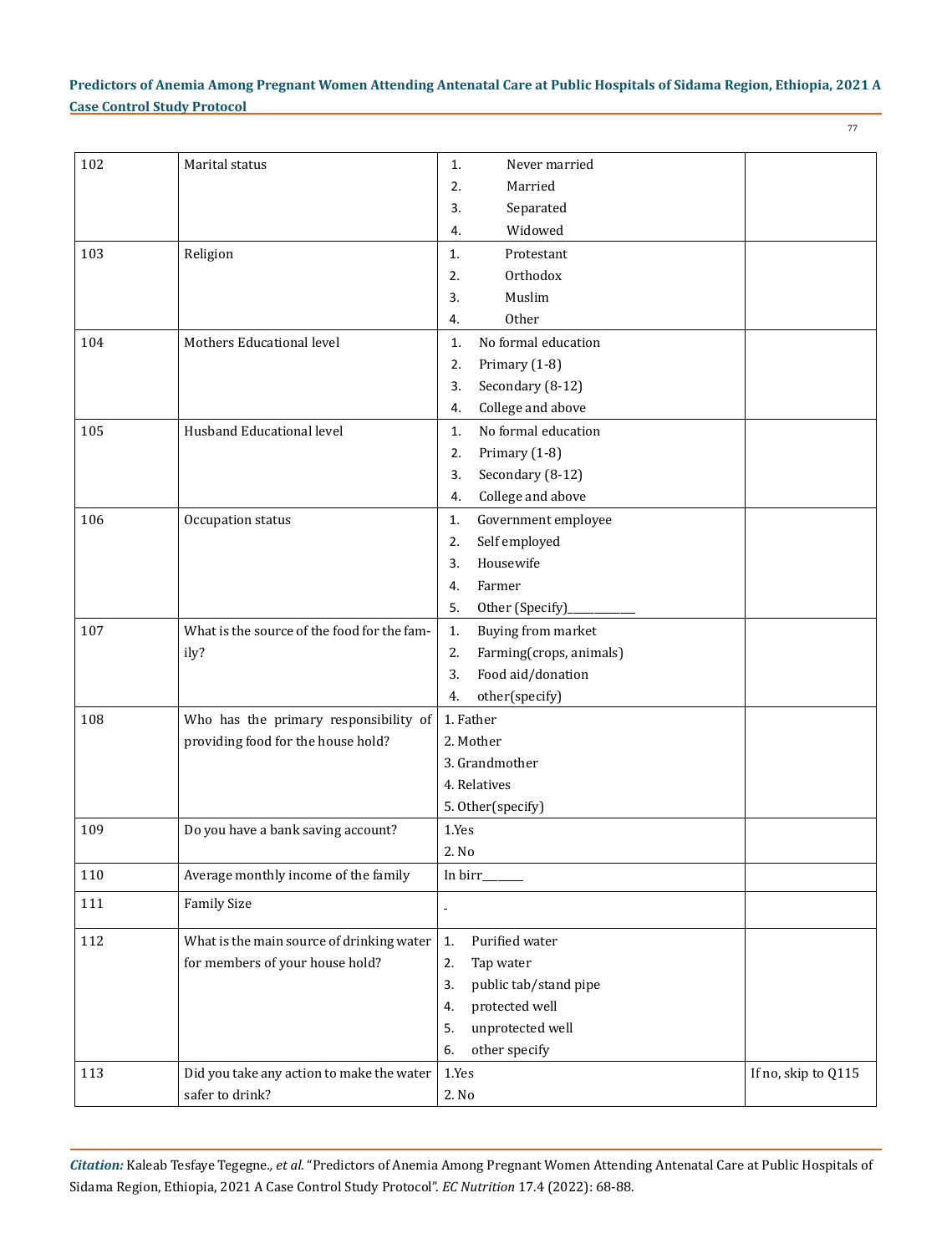78

| 114 | If yes, what do you usually do to make the | 1. | <b>Boiling</b>                  |  |
|-----|--------------------------------------------|----|---------------------------------|--|
|     | water safer to drink?                      | 2. | Chlorine-water                  |  |
|     |                                            | 3. | Sand                            |  |
|     |                                            | 4. | Guard/bishangari/aqua tab       |  |
|     |                                            | 5. | Other(specify)                  |  |
| 115 | What kind of toilet your family members    | 1. | flush to piped sewer system     |  |
|     | usually used?                              | 2. | flush to septic tank            |  |
|     |                                            | 3. | ventilated improved pit latrine |  |
|     |                                            | 4. | pit latrine with slab           |  |
|     |                                            | 5. | pit latrine without slab        |  |
|     |                                            | 6. | no facility/bush/field          |  |
|     |                                            | 7. | other(specify)                  |  |

# **II. Clinical and reproductive related factors of pregnant women**

| Code | <b>Variable</b>                                 | <b>Coding categories</b> | <b>Skip</b> |
|------|-------------------------------------------------|--------------------------|-------------|
| 200  | When did you see your last menstrual period? (  | $/$ E.C<br>1.            |             |
|      | enter date, month & year)                       | I don't know<br>2.       |             |
| 201  | Have you ever given a birth?                    | Yes<br>1.                |             |
|      |                                                 | No<br>2.                 |             |
| 202  | Parity                                          | Para one<br>1.           |             |
|      |                                                 | Para two<br>2.           |             |
|      |                                                 | Para three or more<br>3. |             |
| 203  | Gravidity                                       |                          |             |
|      |                                                 |                          |             |
| 204  | Gestational age                                 | 1st trimester<br>1.      |             |
|      |                                                 | 2nd trimester<br>2.      |             |
|      |                                                 | 3rd trimester<br>3.      |             |
| 205  | What is the interval between current and previ- | < 2 years<br>1.          |             |
|      | ous pregnancy?                                  | $\geq$ 2 years<br>2.     |             |
| 206  | Age at first pregnancy(years)                   |                          |             |
|      |                                                 |                          |             |
| 207  | Age at first marriage (years)                   |                          |             |
|      |                                                 |                          |             |
| 208  | Menstrual cycle                                 | 1. Regular               |             |
|      |                                                 | 2. Irregular             |             |
| 209  | Menstruation by no of pads                      |                          |             |
| 210  | Duration of menstruation in days                |                          |             |
| 211  | Number of miscarriages (spontaneous abortion)   |                          |             |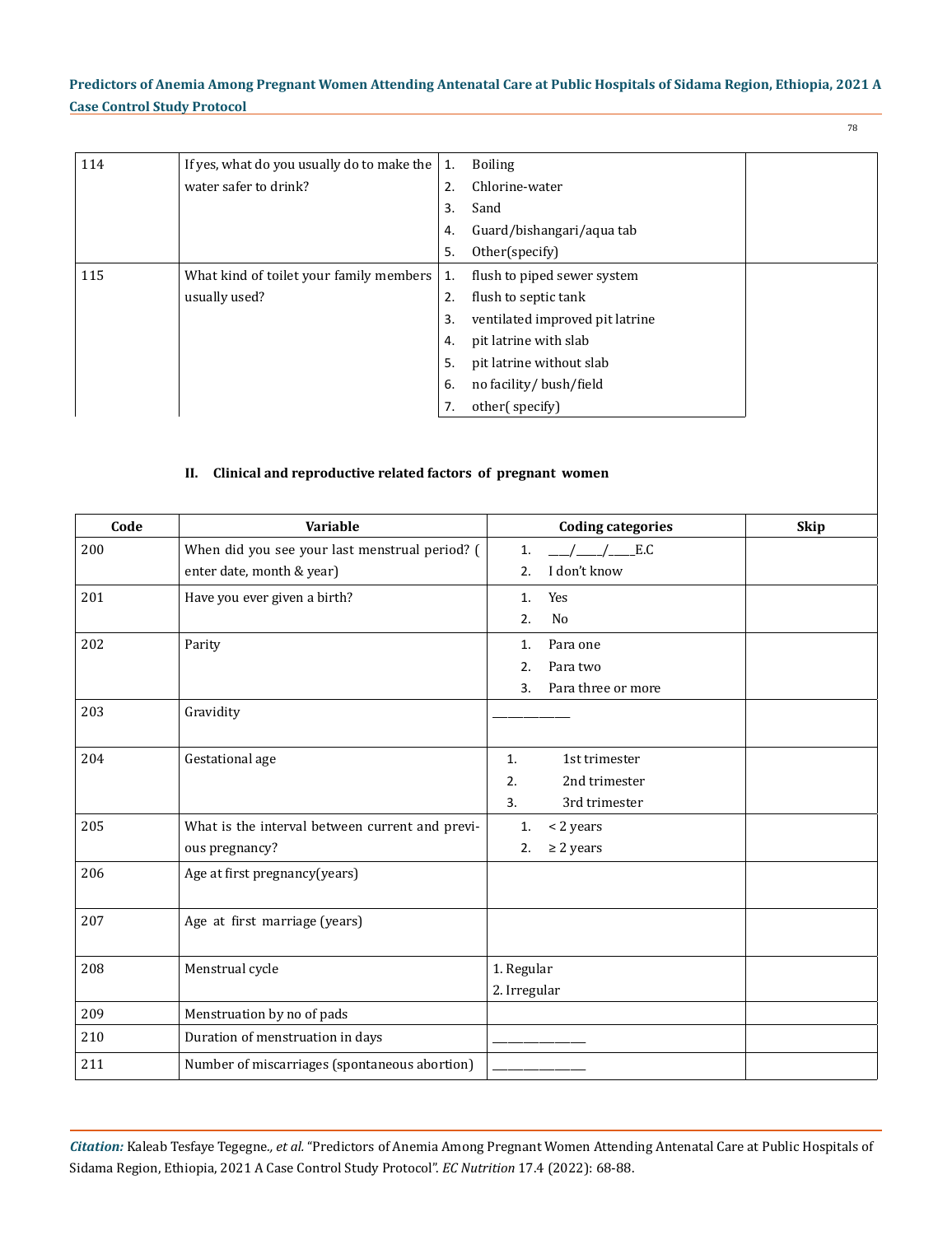79

| 212 | Number of stillbirths                                       |                             |                   |
|-----|-------------------------------------------------------------|-----------------------------|-------------------|
| 213 | Children <5 yrs death                                       |                             |                   |
| 215 |                                                             |                             |                   |
| 216 | Gastritis                                                   | 1.<br>Yes                   |                   |
| 217 | Duodenal bleeding(presence of hematemesis)                  | 2.<br>No<br>Yes<br>1.       |                   |
|     |                                                             | No<br>2.                    |                   |
| 218 | History of medication (Quinine, cephalosporin,              | 1.<br>Yes                   |                   |
|     | penicillin, methyldopa, NSAIDs(Aspirin, Ibupro-<br>fen))    | 2.<br>No                    |                   |
| 219 | History of induced abortion                                 | Yes<br>1.                   |                   |
|     |                                                             | $\rm No$<br>2.              |                   |
| 220 | Contraceptives use                                          | Yes<br>1.<br>No<br>2.       | If no skip to 222 |
| 221 | Types of contraceptive methods                              | Pills<br>1.                 |                   |
|     |                                                             | Injectable<br>2.            |                   |
|     |                                                             | Implant<br>3.               |                   |
|     |                                                             | <b>IUCD</b><br>4.           |                   |
|     |                                                             | 5.<br>Other                 |                   |
| 222 | Intestinal parasite                                         | Yes<br>1.                   | If no skip to 224 |
|     |                                                             | 2.<br>No                    |                   |
| 223 | List types of I/P                                           |                             |                   |
| 224 | Do you have any diagnosed chronic disease previ-            | Yes<br>1.                   |                   |
|     | ously?                                                      | 2.<br>No                    |                   |
| 224 | If yes, specify the name of diagnosed chronic dis-<br>ease? | .                           |                   |
| 225 | Did you infected with malaria in the last 3 months?         | Yes<br>1.                   |                   |
|     |                                                             | 2.<br>No                    |                   |
| 226 | Diarrhea illness in past two week                           | Yes<br>1.                   |                   |
|     |                                                             | 2.<br>$\rm No$              |                   |
| 227 | Hemorrhoids                                                 | Yes<br>1.                   |                   |
|     |                                                             | No<br>2.                    |                   |
| 228 | <b>Gum bleeding</b>                                         | Yes<br>1.<br>2.<br>$\rm No$ |                   |
| 229 | Presence of current blood loss                              | 1.<br>Yes                   |                   |
|     |                                                             | 2.<br>No                    |                   |
|     | STIs                                                        | 1.Yes                       |                   |
|     |                                                             | 2. No                       |                   |
|     | HIV status (by review records)                              | 1.Positive                  |                   |
|     |                                                             | 2. Negative                 |                   |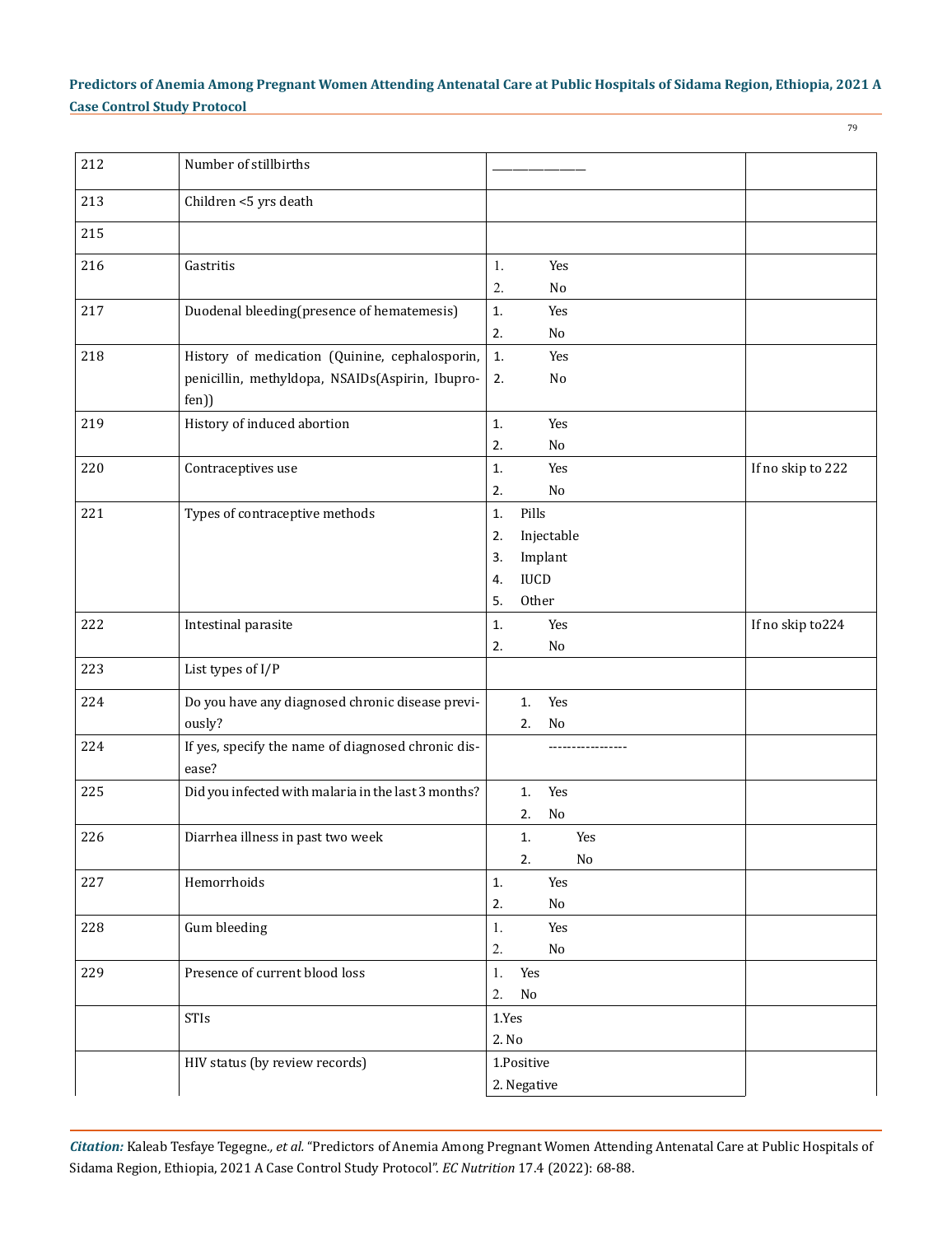80

# **III. Nutrition and lifestyle related factors of pregnant women**

| Code | <b>Variable</b>                                        | <b>Coding categories</b>    | <b>Skip</b> |
|------|--------------------------------------------------------|-----------------------------|-------------|
| 300  | MUAC in cm                                             |                             |             |
| 301  | What is your staple diet?                              | Teff<br>1.                  |             |
|      |                                                        | Enset based<br>2.           |             |
|      |                                                        | Maize based<br>3.           |             |
|      |                                                        | Roots<br>4.                 |             |
|      |                                                        | Others(specify)<br>5.       |             |
| 302  | Main meal frequency in a day                           | 1.0ne times                 |             |
|      |                                                        | 2.Two times                 |             |
|      |                                                        | 3. Three times              |             |
| 303  | Additional meal during pregnancy                       | Yes<br>1.                   |             |
|      |                                                        | No<br>2.                    |             |
| 304  | Eat foods made from teff                               | Yes<br>1.                   |             |
|      |                                                        | No<br>2.                    |             |
| 305  | Average weekly consumption of animal source foods like | 1-2 times<br>$\mathbf{1}$ . |             |
|      | meat, chicken, milk, egg, cheese, fish?                | $\geq$ 3 times<br>2.        |             |
|      |                                                        | 3.<br>I have not eaten      |             |
| 306  | Eating condition during pregnancy                      | 1. Increased                |             |
|      |                                                        | 2. No change                |             |
|      |                                                        | 3. Decreased                |             |
| 307  | Substance use (Cigarate, alcohol, khat)                | Yes<br>1.                   |             |
|      |                                                        | 2.<br>No                    |             |
| 308  | Drinking tea immediately after meal                    | Yes<br>1.                   |             |
|      |                                                        | No<br>2.                    |             |
| 310  | Drinking coffee immediately after meal                 | Yes<br>1.                   |             |
|      |                                                        | No<br>2.                    |             |
| 312  | Consistent use of bed net                              | Yes<br>1.                   |             |
|      |                                                        | No<br>2.                    |             |
| 313  | Wearing shoes consistently                             | 1.<br>Yes                   |             |
|      |                                                        | No<br>2.                    |             |

# **IV. 24 hour Food Frequency Questionnaire**

| Code | Food groups                               | Coding categories                                 | Consumed  |
|------|-------------------------------------------|---------------------------------------------------|-----------|
|      |                                           |                                                   | $Yes = 1$ |
|      |                                           |                                                   | $N0 = 0$  |
| 400  | Grains, white roots and tubers, and plan- | Maize, rice, wheat, sorghum, millet or any other  |           |
|      | tains                                     | grains or foods made from these (e.g. bread, por- |           |
|      |                                           | ridge).                                           |           |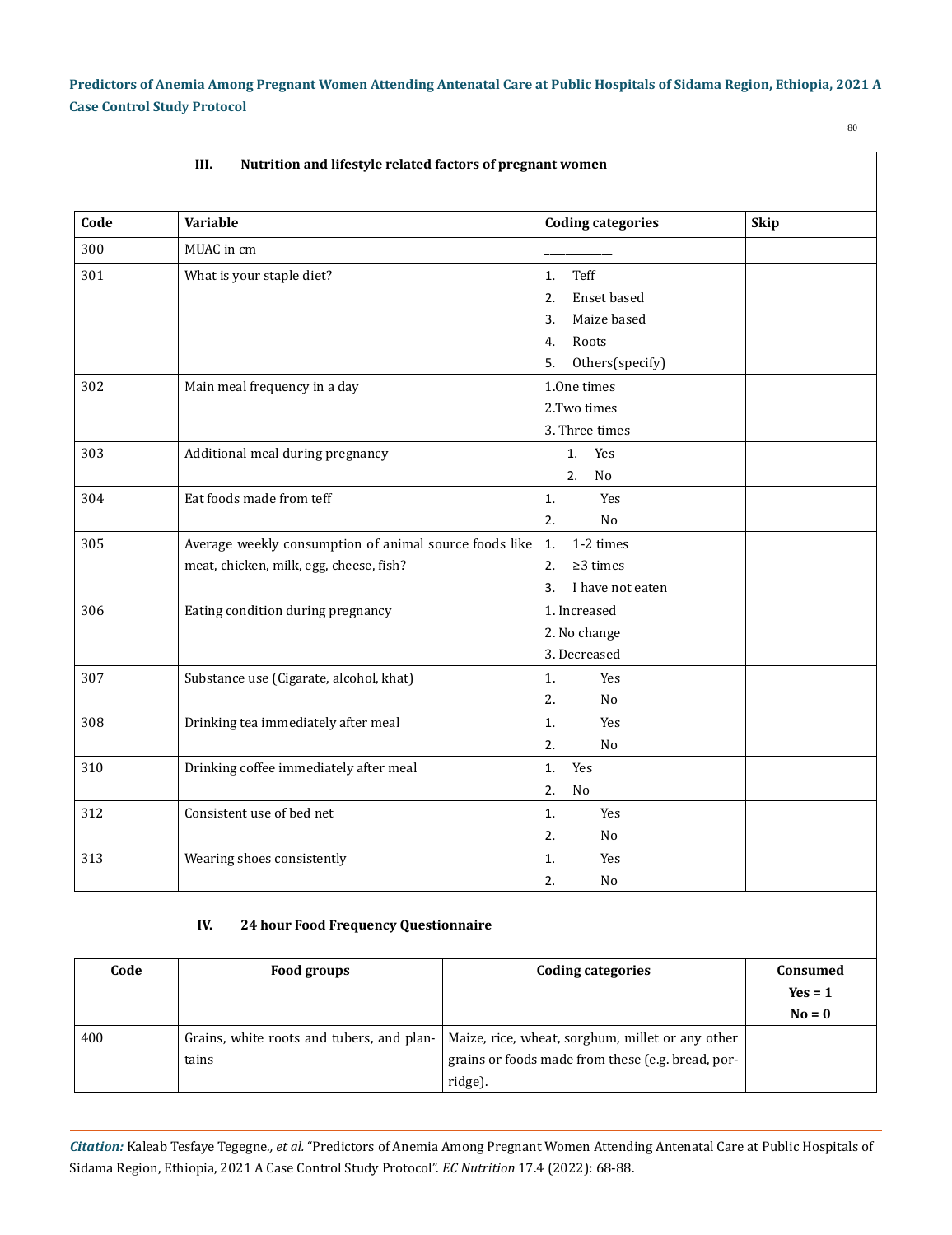81

| 401 | Pulses                                     | Mature beans or peas (fresh or dried seed), len- |  |
|-----|--------------------------------------------|--------------------------------------------------|--|
|     |                                            | tils or bean/pea products.                       |  |
| 402 | Nuts and seeds                             | Beans, peas, lentils, nuts, seeds or foods       |  |
|     |                                            | made from these                                  |  |
| 403 | Dairy                                      | Milk, cheese, yoghurt or other milk products     |  |
| 404 | Meat, poultry and fish                     | Fresh or dried fish, Beef, goat, chicken         |  |
| 405 | Eggs                                       | Eggs from poultry                                |  |
| 406 | Dark green leafy vegetables                | Cassava leaves, kale, spinach etc.               |  |
| 407 | Other vitamin A-rich fruits and vegetables | Mangos, apricots                                 |  |
| 408 | Other vegetables                           | Tomato, onion etc.                               |  |
| 409 | Other fruits                               | Other fruits, including wild fruits              |  |
|     |                                            |                                                  |  |

# **V. Knowledge and health service related factors**

| Code | <b>Variable</b>                                             | <b>Coding categories</b> | <b>Skip</b> |
|------|-------------------------------------------------------------|--------------------------|-------------|
| 500  | Have you heard about anaemia?                               | 1.Yes                    |             |
|      |                                                             | 2. No                    |             |
| 501  | If Yes:                                                     | 1.Yes                    |             |
|      | Can you tell me how you can recognize someone who has       | 2. No                    |             |
|      | anaemia? (at least two)                                     |                          |             |
|      | Less energy/weakness                                        |                          |             |
|      | Paleness/pallor                                             |                          |             |
|      | Spoon nails/bent nails (koilonychia)                        |                          |             |
|      | More likely to become sick (less immunity to in-            |                          |             |
|      | fections)                                                   |                          |             |
|      | Other                                                       |                          |             |
|      | Don't know                                                  |                          |             |
| 502  | What are the health risks for infants and young children of | 1.Yes                    |             |
|      | a lack of iron in the diet? (at least one)                  | 2. No                    |             |
|      | Delay of mental and physical development                    |                          |             |
|      | Other                                                       |                          |             |
|      | Don't know                                                  |                          |             |
| 503  | What are the health risks for pregnant women of a lack of   | 1.Yes                    |             |
|      | iron in the diet? (at least one)                            | 2. No                    |             |
|      | Risk of dying during or after pregnancy                     |                          |             |
|      | Difficult delivery                                          |                          |             |
|      | Other                                                       |                          |             |
|      | Don't know                                                  |                          |             |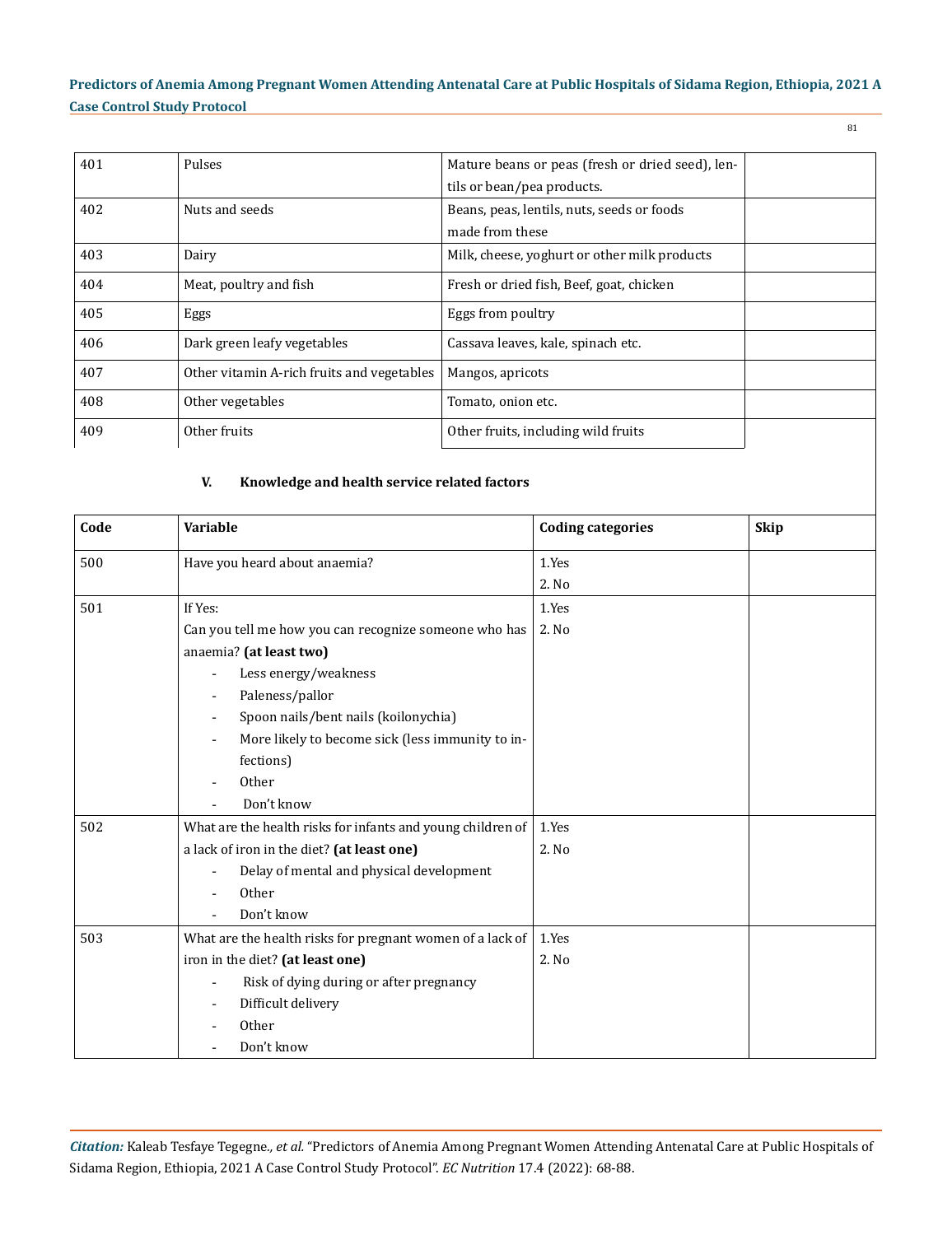| 504 |                                                                               |                    |  |
|-----|-------------------------------------------------------------------------------|--------------------|--|
|     | What causes anaemia? (at least two)                                           |                    |  |
|     | Lack of iron in the diet/eat too little, not much<br>$\overline{\phantom{a}}$ |                    |  |
|     | Sickness/infection (malaria, hookworm infec-                                  |                    |  |
|     | tion, other infection such as HIV/AIDS)                                       |                    |  |
|     | Heavy bleeding during menstruation<br>$\overline{\phantom{a}}$                |                    |  |
|     | Other                                                                         |                    |  |
|     | Don't know                                                                    |                    |  |
| 505 | How can anaemia be prevented? (at least two)                                  |                    |  |
|     | Eat/feed iron-rich foods/having a diet rich in<br>iron                        |                    |  |
|     | Eat/give vitamin-C-rich foods during or right af-                             |                    |  |
|     | ter meals                                                                     |                    |  |
|     | Take/give iron supplements if prescribed<br>$\overline{\phantom{a}}$          |                    |  |
|     | Treat other causes of anaemia (diseases and in-                               |                    |  |
|     | fections)                                                                     |                    |  |
|     | seek health-care assistance                                                   |                    |  |
|     | Other                                                                         |                    |  |
|     | Don't know                                                                    |                    |  |
| 506 | Can you list examples of foods rich in iron? (at least two)                   |                    |  |
|     | Organ meat (Liver, Kidney, Heart etc.)                                        |                    |  |
|     | Flesh meat (Beef, Pork, Lamb, Goat, Rabbit, Dog,<br>$\overline{\phantom{a}}$  |                    |  |
|     | Chicken, Duck, etc.)                                                          |                    |  |
|     | Fish and seafood (fresh fish, Dried fish, Canned                              |                    |  |
|     | fish etc.)                                                                    |                    |  |
| 506 | When taken during meals, certain foods help the body ab-                      |                    |  |
|     | sorb and use iron. What are those foods? (at least one)                       |                    |  |
|     | Vitamin-C-rich foods, such as fresh citrus fruits<br>$\overline{\phantom{m}}$ |                    |  |
|     | (orange, lemons, etc.)                                                        |                    |  |
|     | Other                                                                         |                    |  |
|     | Don't know                                                                    |                    |  |
| 507 | Some drinks decrease iron absorption when taken with                          |                    |  |
|     | meals. Which ones? (at least one)                                             |                    |  |
|     | Coffee                                                                        |                    |  |
|     | Tea                                                                           |                    |  |
|     | Other                                                                         |                    |  |
|     | Don't know                                                                    |                    |  |
| 508 | Nutrition education in pregnancy                                              | Yes<br>1.          |  |
|     |                                                                               | No<br>2.           |  |
| 509 | One-way walking distance from                                                 | 0-30 minutes<br>1. |  |
|     | nearby health facility                                                        | 0-30 minutes<br>2. |  |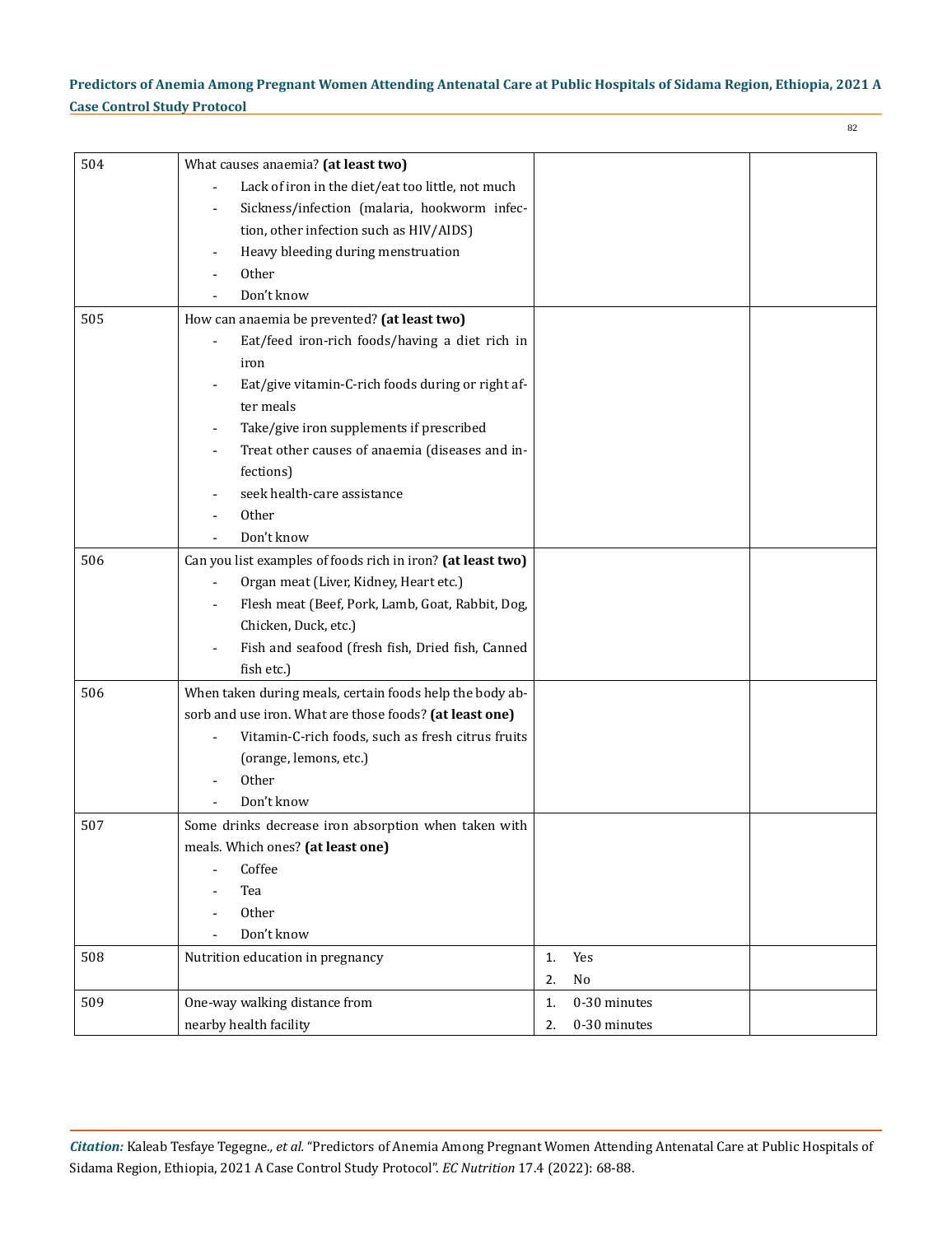83

| 510 | At what gestational age did you start your first ANC visit | Weeks<br>1.<br>I don't know<br>2.                        |
|-----|------------------------------------------------------------|----------------------------------------------------------|
| 511 | Did you get any iron supplement in this pregnancy?         | Yes<br>1.<br>2.<br>No                                    |
| 512 | If yes, how many days did you take?                        | No. Of days_____<br>1.<br>I don't know<br>2 <sub>1</sub> |
| 513 | Did you take any anti helminthic drugs previously?         | Yes<br>1.<br>2.<br>No                                    |
| 513 | Home delivery (previous)                                   | 1.Yes<br>2. No                                           |

# **VI. Data related with laboratory analysis**

| Type of investigation | Result |  |
|-----------------------|--------|--|
| Stool examination     |        |  |
| HGB determination     |        |  |
| Perpheral morphology  |        |  |

# **Data quality control**

Three day intensive training will be given on how to perform MUAC measurement and on interviewing techniques using standard checklist and structured questionnaire. The checklist and questionnaires will be translated into a regional working language (Sidaamu Afoo). Supervision will be conducted. Double data eatery will be done and the questionnaire will be pretested on 5% of total sample size at Leku Primary Hospital. During data collection, continuous supervision will be done by the supervisors and principal investigator

### **Data processing and analysis**

The data will be entered into Epidata software and exported to SPSS software for windows version 23 for analysis. Descriptive statistics will be computed and both bivariable and multivariable logistic regression will be employed to identify predictors of anemia among pregnant women (Table 2 to 7).

| <b>Activity</b>                       | Apr | <b>May</b> | Jun | Jul | Aug | <b>Sep</b> | <b>Oct</b> | <b>Nov</b> | <b>Dec</b> |
|---------------------------------------|-----|------------|-----|-----|-----|------------|------------|------------|------------|
| Research proposal                     |     |            |     |     |     |            |            |            |            |
| Preparation                           |     |            |     |     |     |            |            |            |            |
| Final proposal submission and Defense |     |            |     |     |     |            |            |            |            |
| Obtaining ethical Clearance           |     |            |     |     |     |            |            |            |            |
| Giving training                       |     |            |     |     |     |            |            |            |            |
| Data collection and processing        |     |            |     |     |     |            |            |            |            |
| <b>Result Writing</b>                 |     |            |     |     |     |            |            |            |            |
| Final paper Submission                |     |            |     |     |     |            |            |            |            |
| Defense and dissemination of result   |     |            |     |     |     |            |            |            |            |

*Table 2: Showing the work plan of the study in Sidama Region, 2021.*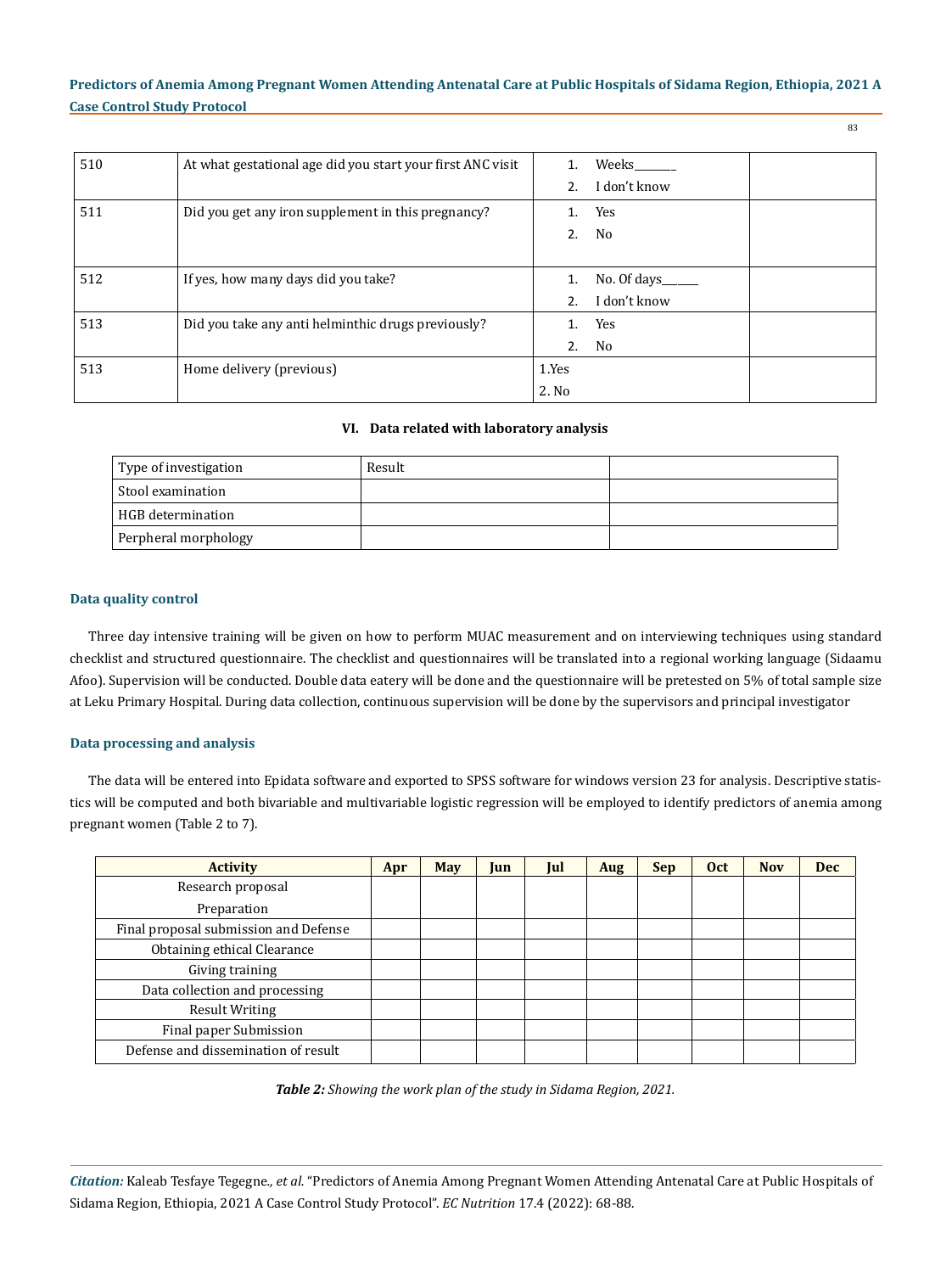84

| <b>No</b>        | <b>Items</b>          | <b>Source of Budget</b> | Unit   | <b>Amount</b> | <b>Unit Price (Birr)</b> | <b>Total Price (Birr)</b> |
|------------------|-----------------------|-------------------------|--------|---------------|--------------------------|---------------------------|
|                  | Pen                   | <b>HCHS</b>             | Pieces | 30            | b                        | 180                       |
|                  | Pencils               | $\gt$                   | Pieces | 50            |                          | 150                       |
| 3                | Paper for Duplication | $\gt$                   | Packet | 30            | 300                      | 9,000                     |
| 4                | Pencil sharpener      | >                       | Pieces | 18            |                          | 90                        |
|                  | Pencil eraser         | >                       | Pieces | 18            |                          | 90                        |
| 6                | Notebook              | >                       | Pieces | 22            | 20                       | 440                       |
| <b>Sub Total</b> |                       |                         |        |               |                          | 9,950                     |

*Table 3: Showing the stationary cost for the study in Sidama region, 2021.*

| N <sub>o</sub>   | <b>Items</b>                           | <b>Source of</b> | Unit     | <b>Amount</b> | <b>Unit Price</b> | <b>Total Price</b> |
|------------------|----------------------------------------|------------------|----------|---------------|-------------------|--------------------|
|                  |                                        | <b>Budget</b>    |          |               | (Birr)            | (Birr)             |
|                  | Photo copying (including the pre-test) | >                | Pieces   | 634           | 8                 | 5,072              |
| 2                | Lab investigation for stool specimen   |                  | specimen | 10            | 10*634            | 6,340              |
| <b>Sub Total</b> |                                        |                  |          |               |                   | 11,412             |

*Table 4: Showing the services cost for the study in Sidama region, 2021.*

| N <sub>o</sub> | <b>Items</b>       | <b>Source of Budget</b> | Unit | <b>Unit Price (Birr)</b> | <b>Total Price (Birr)</b> |
|----------------|--------------------|-------------------------|------|--------------------------|---------------------------|
|                | 12 Data collectors | <b>HCHS</b>             | 12   | 339*12*1                 | 4,068                     |
| $\mathcal{P}$  | 6 Supervisors      | >                       | h    | 6*339*1                  | 2,034                     |
| 3              | Trainer(PIs)       |                         | 4    | 4*339*1                  | 1,356                     |
| Sub total      |                    |                         |      |                          | 7,446                     |

*Table 5: Showing the training cost for the study in Sidama region, 2021.*

| N <sub>o</sub> | <b>Items</b>   | Source of     | Unit              | <b>Unit Price</b> | <b>Total Price</b> |
|----------------|----------------|---------------|-------------------|-------------------|--------------------|
|                |                | <b>Budget</b> |                   | (Birr)            | (Birr)             |
|                | Data collector | <b>HCHS</b>   | Per questionnaire | 100*634           | 63,400             |
| 2              | Supervisor     | >             | 339 per day       | 339*6*30          | 61,020             |
| Sub total      |                |               |                   |                   | 124,420            |

*Table 6: Showing the Perdiem payment for the study in Sidama region, 2021.*

| <b>No</b>          | <b>Items/Activities</b>                     | <b>Source of Budget</b> | Unit | <b>Total Price (Birr)</b> |
|--------------------|---------------------------------------------|-------------------------|------|---------------------------|
|                    | Stationary                                  | <b>HCHS</b>             | Birr | 9,950                     |
| 2                  | Service (transportation etc)                | >                       | >    | 11,412                    |
| 3                  | Training                                    | >                       | >    | 7.446                     |
| $\overline{4}$     | Perdiem for data collection and supervisors | >                       | >    | 124,420                   |
| <b>Grand total</b> |                                             |                         |      | 153,228                   |

*Table 7: Showing the total cost of the study in Sidama region, 2021.*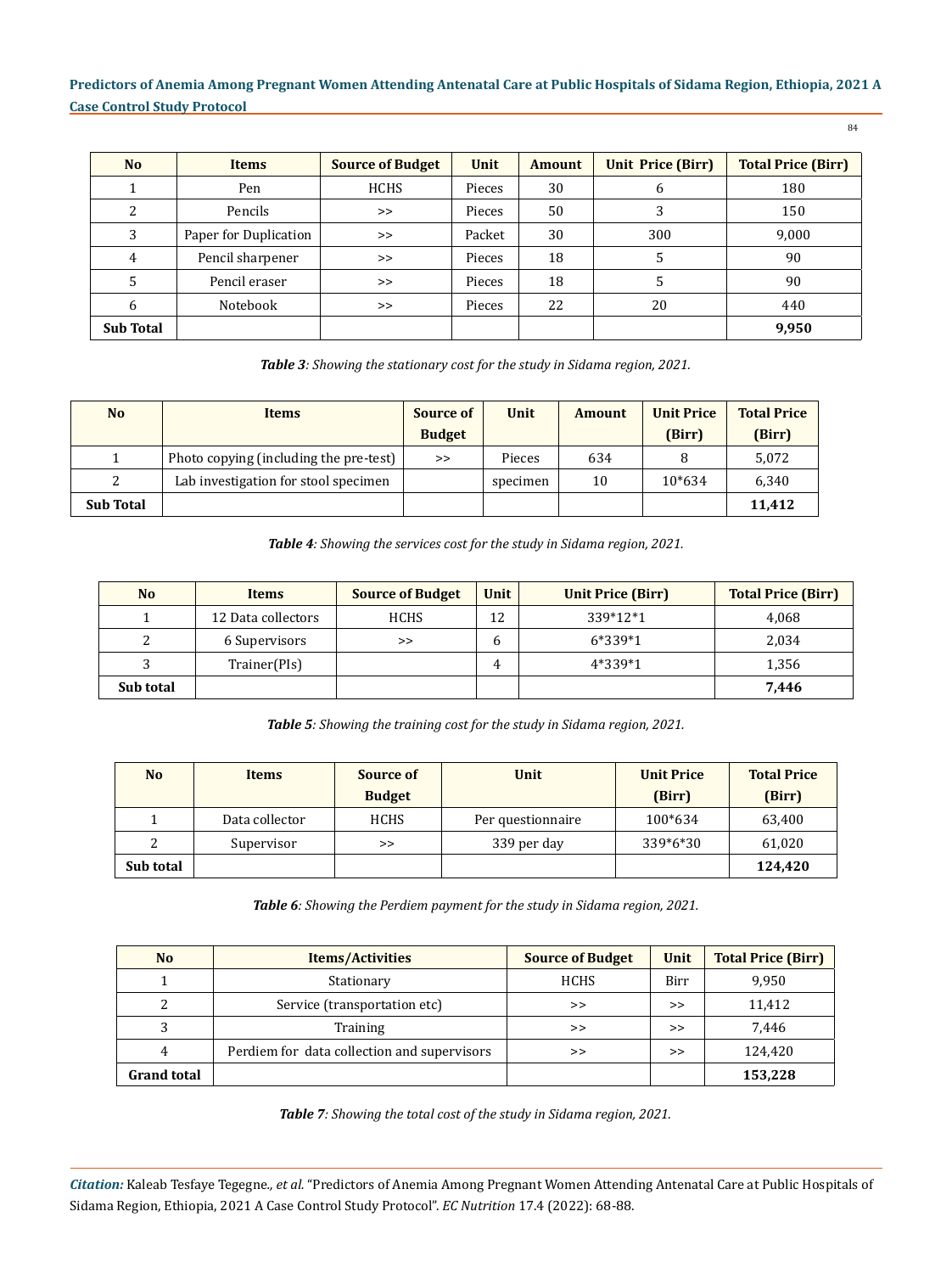### **Ethical Consideration**

Prior to data collection appropriate ethical clearance and supportive letter will be obtained from the Ethical Review Committee of Hawassa College of Health Science. Written permission will be obtained to undertake the study from the selected hospitals. Participation in the study will be based on voluntary base and the participants will be informed about the right to withdraw at any time from the study. Confidentiality will be assured by using anonymity. Pregnant women who had anemia  $(Hb < 11 g/dl)$  will be provided with Iron-folate tablets and those who were in the third trimester and infected with intestinal parasites will be dewormed. Written consent will be requested from every study participant included in the study during data collection time after explaining the objectives of the study. For this purpose, a one page consent letter was attached to the cover page of each questionnaire stating about the general objective of the study and issues of confidentiality which was discussed by the data collectors before proceeding with the interview.

### **Dissemination of Results**

The findings will be presented to the Hawassa College of Health Science community and submitted to Hawassa College of Health Science research and publication core process owner. The findings will also be communicated to local health planners and other relevant stake holders in the area to enable them take recommendations into consideration during their planning process.

# **Conclusion**

It can also be communicated to health planners and managers at regional level through Hawassa College of Health Science website and library. Efforts will be made to publish in peer reviewed national and international journals.

### **Bibliography**

- 1. [WHO. Haemoglobin concentrations for the diagnosis of anaemia and assessment of severity. Vitamin and mineral nutrition informa](https://www.who.int/vmnis/indicators/haemoglobin.pdf)[tion system. Geneva: World Health Organization \(2011\).](https://www.who.int/vmnis/indicators/haemoglobin.pdf)
- 2. BD Benoist., *et al*[. "Worldwide Prevalence of Anaemia 1993-2005: WHO Global Database on Anaemia". WHO, Geneva, Switzerland](https://apps.who.int/iris/handle/10665/43894)  [\(2008\).](https://apps.who.int/iris/handle/10665/43894)
- 3. McLean E., *et al*[. "Worldwide prevalence of anaemia, WHO Vitamin and Mineral Nutrition Information System, 1993-2005".](https://pubmed.ncbi.nlm.nih.gov/18498676/) *Public Health Nutrition* [12.4 \(2009\): 444-454.](https://pubmed.ncbi.nlm.nih.gov/18498676/)
- 4. Stevens G., *et al*[. "Global, regional, and national trends in hemoglobin concentration and prevalence of total and severe anemia in](https://pubmed.ncbi.nlm.nih.gov/25103581/)  [children and pregnant and non-pregnant women for 1995-2011: A systematic analysis of population-representative data".](https://pubmed.ncbi.nlm.nih.gov/25103581/) *The Lancet Global Health* [1 \(2013\): e16-e25.](https://pubmed.ncbi.nlm.nih.gov/25103581/)
- 5. Balarajan Y., *et al*[. "Anemia in low-income and middle-income countries".](https://pubmed.ncbi.nlm.nih.gov/21813172/) *The Lancet* 378 (2011): 2123-2135.
- 6. Benoist BD., *et al*[. "Worldwide prevalence of anaemia 1993-2005: WHO global database on anaemia. Worldwide prevalence of anae](http://apps.who.int/iris/bitstream/handle/10665/43894/9789241596657_eng.pdf?sequence=1)[mia 1993-2005: WHO global database on anaemia \(2008\).](http://apps.who.int/iris/bitstream/handle/10665/43894/9789241596657_eng.pdf?sequence=1)
- 7. [World Health Organization. The global prevalence of anaemia in 2011". Geneva: World Health Organization \(2015\).](https://apps.who.int/iris/handle/10665/177094)
- 8. [Waweru O Mugenda and E Kuria. "Anaemia in the contextof pregnancy and HIV/AIDS: A case of Pumwani Maternity Hospital in Nai](https://www.ajol.info/index.php/ajfand/article/view/19226)robi, Kenya". *[African Journal of Food, Agricul-ture, Nutrition and Development](https://www.ajol.info/index.php/ajfand/article/view/19226)* 9.2 (2009).

*Citation:* Kaleab Tesfaye Tegegne*., et al.* "Predictors of Anemia Among Pregnant Women Attending Antenatal Care at Public Hospitals of Sidama Region, Ethiopia, 2021 A Case Control Study Protocol". *EC Nutrition* 17.4 (2022): 68-88.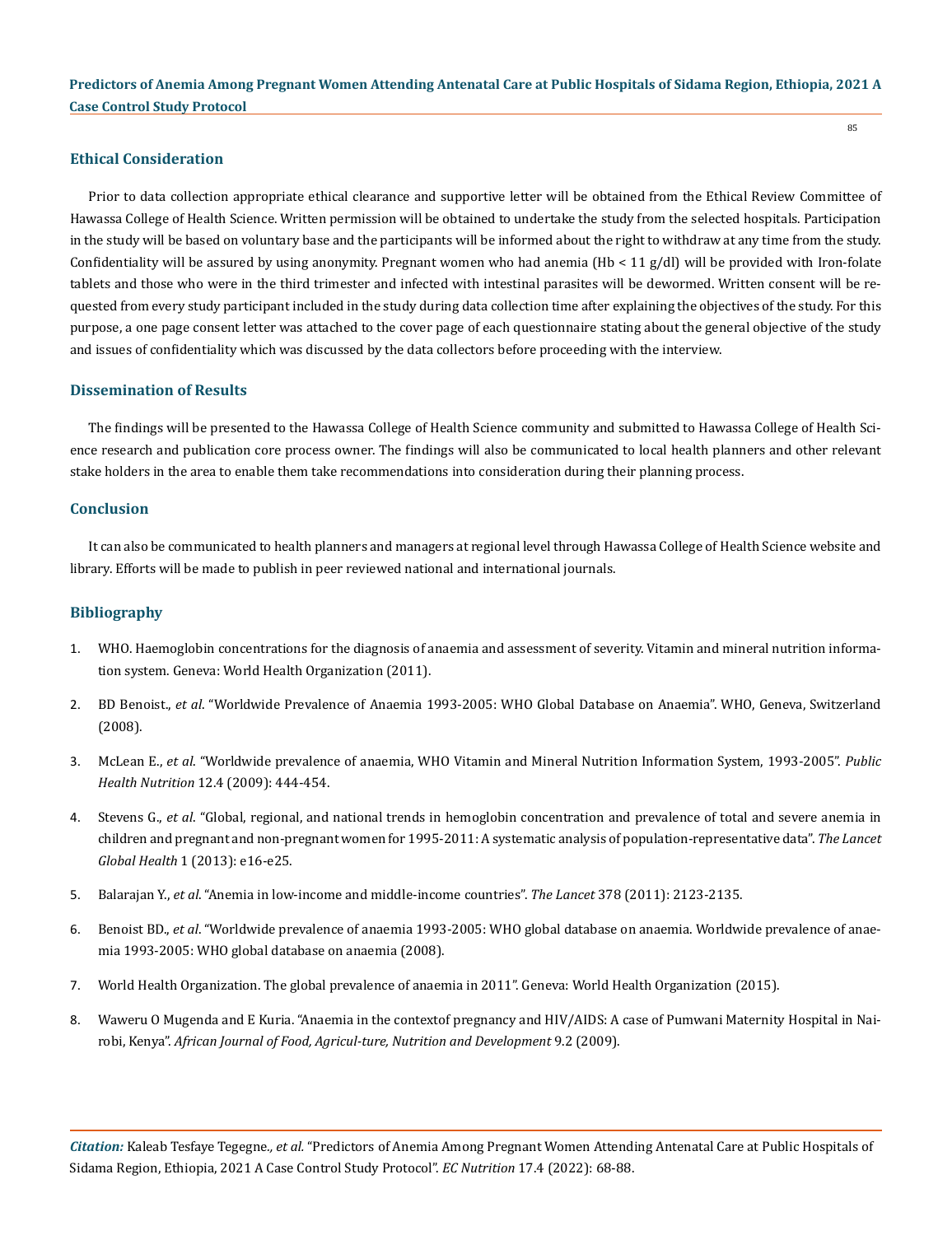86

- 9. Zillmer K., *et al*[. "Predictors of anemia in pregnant women residing in rural areas of the Oromiya region of Ethiopia".](https://bmcnutr.biomedcentral.com/articles/10.1186/s40795-017-0166-y) *BMC Nutrition*  [3.65 \(2017\).](https://bmcnutr.biomedcentral.com/articles/10.1186/s40795-017-0166-y)
- 10. Tadesse SE., *et al*[. "Determinants of anemia among pregnant mothers attending antenatal care in Dessie town health facilities, north](https://pubmed.ncbi.nlm.nih.gov/28288159/)[ern central Ethiopia, unmatched case-control study".](https://pubmed.ncbi.nlm.nih.gov/28288159/) *Plose One* 12.3 (2017): e0173173.
- 11. Shams S., *et al*[. "Prevalence of Iron Deficiency Anemia in Pregnant Women of District Mardan, Pakistan".](https://www.omicsonline.org/peer-reviewed/prevalence-of-iron-deficiency-anemia-in-pregnant-women-of-district-mardan-pakistanp-95475.html) *Journal of Pregnancy and [Child Health](https://www.omicsonline.org/peer-reviewed/prevalence-of-iron-deficiency-anemia-in-pregnant-women-of-district-mardan-pakistanp-95475.html)* 4 (2018): 356.
- 12. Stevens G., *et al*. "Nutrition Impact Model Study Group (Anaemia). Global, regional, and national trends in haemoglobin concentration and prevalence of total and severe anaemia in children and pregnant and non-pregnant women for 1995-2011: a systematic analysis of population-representative data". *Lancet Glob Health* 1 (2013): e16-e25.
- 13. [Kennedy E. "Dietary reference intakes: development and uses for assessment of micronutrient status of women–a global prospec](https://pubmed.ncbi.nlm.nih.gov/15883451/)tive". *[The American Journal of Clinical Nutrition](https://pubmed.ncbi.nlm.nih.gov/15883451/)* 81 (2014):1194S-1197S.
- 14. [Central Statistical Agency \(CSA\) \[Ethiopia\], ICF. Ethiopia Demographic and Health Survey 2016. Addis Ababa, Ethiopia, and Rockville,](https://dhsprogram.com/pubs/pdf/FR328/FR328.pdf) [Maryland, USA \(2016\).](https://dhsprogram.com/pubs/pdf/FR328/FR328.pdf)
- 15. Chowdhury HA., *et al*[. "Factors Associated with Maternal Anaemia among Pregnant Women in Dhaka City".](https://bmcwomenshealth.biomedcentral.com/articles/10.1186/s12905-015-0234-x) *BMC Women's Health* [15.77 \(2015\).](https://bmcwomenshealth.biomedcentral.com/articles/10.1186/s12905-015-0234-x)
- 16. Bekele A., *et al*[. "Prevalence of Anemia and Its Associated Factors among Pregnant Women Attending Antenatal Care in Health Institu](https://pubmed.ncbi.nlm.nih.gov/27022481/)[tions of Arba Minch Town, Gamo Gofa Zone, Ethiopia: A Cross-Sectional Study".](https://pubmed.ncbi.nlm.nih.gov/27022481/) *Anemia* (2016): 1073192.
- 17. [Gebreweld A and Tsegaye A. "Prevalence and Factors Associated with Anemia among Pregnant Women Attending Antenatal Clinic at](https://www.hindawi.com/journals/ah/2018/3942301/) [St. Paul's Hospital Millennium Medical College, Addis Ababa, Ethiopia".](https://www.hindawi.com/journals/ah/2018/3942301/) *Advances in Hematology* (2018): 3942301.
- 18. [World Health Organization, Global Nutrition Targets 2025: Policy Brief Series, World Health Organization, Geneva, Switzerland](https://www.who.int/publications-detail-redirect/WHO-NMH-NHD-14.2) [\(2014\).](https://www.who.int/publications-detail-redirect/WHO-NMH-NHD-14.2)
- 19. [J Jennings and M Hirbaye. "Review of Incorporation of Essential Nutrition Actions into Public Health Programs in Ethiopia". \(e Food](https://www.fantaproject.org/sites/default/files/resources/FANTA-Review-Incorporation-ENA-Jan2008.pdf) [and Nutrition Technical Assistance Project \(FANTA\), Washington, DC, USA \(2008\).](https://www.fantaproject.org/sites/default/files/resources/FANTA-Review-Incorporation-ENA-Jan2008.pdf)
- 20. M Melku., *et al*[. "Prevalence and predictors of maternal anemia during pregnancy in Gondar, Northwest Ethiopia: an institutional](https://www.researchgate.net/publication/261106516_Prevalence_and_Predictors_of_Maternal_Anemia_during_Pregnancy_in_Gondar_Northwest_Ethiopia_An_Institutional_Based_Cross-Sectional_Study) [based cross-sectional study".](https://www.researchgate.net/publication/261106516_Prevalence_and_Predictors_of_Maternal_Anemia_during_Pregnancy_in_Gondar_Northwest_Ethiopia_An_Institutional_Based_Cross-Sectional_Study) *Anemia* (2014): 9.
- 21. [A Gebre and A Mulugeta. "Prevalence of Anemia and associated factors among pregnant women in north western zone of Tigray,](https://www.ncbi.nlm.nih.gov/pmc/articles/PMC4475559/) northern Ethiopia: a cross-sectional study". *[Journal of Nutrition and Metabolism](https://www.ncbi.nlm.nih.gov/pmc/articles/PMC4475559/)* (2015): 7.
- 22. FA Mekonnen., *et al*[. "Socio-economic determinants of anemia in pregnancy in North Shoa Zone, Ethiopia".](https://journals.plos.org/plosone/article?id=10.1371/journal.pone.0202734) *PloS One* 13.8 (2018): [e0202734.](https://journals.plos.org/plosone/article?id=10.1371/journal.pone.0202734)
- 23. Argaw B., *et al*[. "A Major Risk Factors Predicting Anemia Development during Pregnancy: Unmatched-Case Control Study".](https://www.researchgate.net/publication/279973414_Major_Risk_Factors_Predicting_Anemia_Development_during_Pregnancy_Unmatched-Case_Control_Study) *Journal of [Community Medicine and Health Education](https://www.researchgate.net/publication/279973414_Major_Risk_Factors_Predicting_Anemia_Development_during_Pregnancy_Unmatched-Case_Control_Study)* 5 (2015): 353.
- 24. Noronha JA., *et al*[. "Maternal risk factors and anaemia in pregnancy: A prospective retrospective cohort study".](https://pubmed.ncbi.nlm.nih.gov/20143970/) *Journal of Obstetrics and Gynaecology* [30 \(2010\): 132-136.](https://pubmed.ncbi.nlm.nih.gov/20143970/)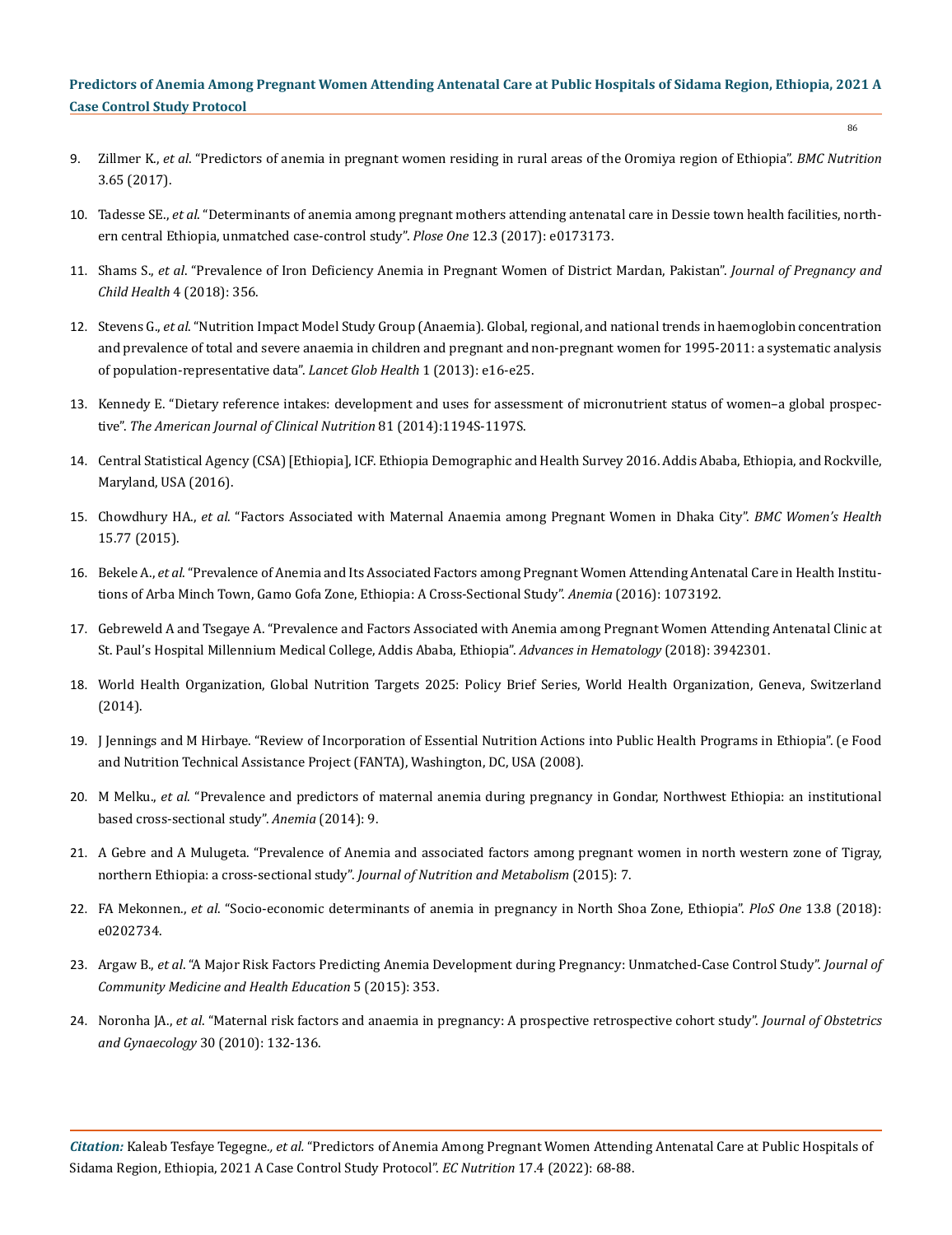- 25. TW Gyorkos., *et al*[. "Blood Drain: Soil-Transmitted Helminths and Anemia in Pregnant Women".](https://www.ncbi.nlm.nih.gov/pmc/articles/PMC4091787/) *PLOS Neglected Tropical Diseases* 8.7 [\(2014\).](https://www.ncbi.nlm.nih.gov/pmc/articles/PMC4091787/)
- 26. Ahmed S., *et al*[. "Prevalence and Associated Factors of Anemia among Pregnant Women Receiving Antenatal Care \(ANC\) at Fatima](https://www.scirp.org/Journal/paperabs.aspx?paperid=94846) [Hospital in Jashore, Bangladesh: A Cross-Sectional Study".](https://www.scirp.org/Journal/paperabs.aspx?paperid=94846) *Food and Nutrition Sciences* 10 (2019): 1056-1071.
- 27. Harding KL., *et al*[. "Determinants of anemia among women and children in Nepal and Pakistan: An analysis of recent national survey](https://pubmed.ncbi.nlm.nih.gov/28857410/) data". *[Maternal and Child Nutrition](https://pubmed.ncbi.nlm.nih.gov/28857410/)* (2017): e12478.
- 28. Al-Aini S., *et al*[. "Prevalence and associated factors of anemia among pregnant women in Sana'a, Yemen".](https://ijmsweb.com/prevalence-and-associated-factors-of-anemia-among-pregnant-women-in-sanaa-yemen-2/) *Indian Journal of Medical [Sciences](https://ijmsweb.com/prevalence-and-associated-factors-of-anemia-among-pregnant-women-in-sanaa-yemen-2/)* (2020).
- 29. Mulambalah Chrispinus Siteti SDN., *et al*[. "Anemia in pregnancy: prevalence and possible risk factors in kakamega county, Kenya".](https://www.sciencepublishinggroup.com/journal/paperinfo.aspx?journalid=251&doi=10.11648/j.sjph.20140203.23) *[Science Journal of Public Health](https://www.sciencepublishinggroup.com/journal/paperinfo.aspx?journalid=251&doi=10.11648/j.sjph.20140203.23)* 9.4 (2014): 76-81.
- 30. Melku M., *et al*[. "Prevalence and Predictors of maternal anemia during pregnancy in Gondar, Northwest Ethiopia: an institutional](https://www.researchgate.net/publication/261106516_Prevalence_and_Predictors_of_Maternal_Anemia_during_Pregnancy_in_Gondar_Northwest_Ethiopia_An_Institutional_Based_Cross-Sectional_Study) [based cross-sectional study".](https://www.researchgate.net/publication/261106516_Prevalence_and_Predictors_of_Maternal_Anemia_during_Pregnancy_in_Gondar_Northwest_Ethiopia_An_Institutional_Based_Cross-Sectional_Study) *Anemia* (2014).
- 31. [Kefyalew AA and Abdulahi MD. "Prevalence of anemia and associated factors among pregnant women in an urban area of eastern](https://www.researchgate.net/publication/265606740_Prevalence_of_Anemia_and_Associated_Factors_among_Pregnant_Women_in_an_Urban_Area_of_Eastern_Ethiopia) Ethiopia". *Anemia* [\(2014\): 561-567.](https://www.researchgate.net/publication/265606740_Prevalence_of_Anemia_and_Associated_Factors_among_Pregnant_Women_in_an_Urban_Area_of_Eastern_Ethiopia)
- 32. [Desalegn S. "Prevalence of anaemia in pregnancy in Jima town, southwestern Ethiopia".](https://www.unboundmedicine.com/medline/citation/8287859/Prevalence_of_anaemia_in_pregnancy_in_Jima_town_southwestern_Ethiopia_) *Ethiopian Medical Journal* 31.4 (1993): 251- [258.](https://www.unboundmedicine.com/medline/citation/8287859/Prevalence_of_anaemia_in_pregnancy_in_Jima_town_southwestern_Ethiopia_)
- 33. Abriha A., *et al*[. "Prevalence and associated factors of anemia among pregnant women of Mekelle town: a cross sectional study".](https://bmcresnotes.biomedcentral.com/articles/10.1186/1756-0500-7-888) *BMC [Research Notes](https://bmcresnotes.biomedcentral.com/articles/10.1186/1756-0500-7-888)* 7 (2014): 888.
- 34. Bekele A., *et al*[. "Prevalence of anemia and its associated factors among pregnant women attending antenatal Care in Health Institu](https://pubmed.ncbi.nlm.nih.gov/27022481/)[tions of Arba Minch town, Gamo Gofa Zone, Ethiopia: a crosssectional study".](https://pubmed.ncbi.nlm.nih.gov/27022481/) *Anemia* (2016): 1073192.
- 35. Gedefaw L., *et al*[. "Anemia and associated factors among pregnant women attending antenatal Care Clinic in Wolayita Sodo Town".](https://www.ncbi.nlm.nih.gov/pmc/articles/PMC4478267/) *[Southern Ethiopian Journal of Health Sciences](https://www.ncbi.nlm.nih.gov/pmc/articles/PMC4478267/)* 25.2 (2015): 155-162.
- 36. Getachew M., *et al*[. "Anaemia and associated risk factors among pregnant women in Gilgel gibe dam area, Southwest Ethiopia".](https://pubmed.ncbi.nlm.nih.gov/23244514/) *Parasites Vectors* [5 \(2012\): 296.](https://pubmed.ncbi.nlm.nih.gov/23244514/)
- 37. Alem M., *et al*[. "Prevalence of anemia and associated risk factors among pregnant women attending antenatal care in Azezo Health](https://www.researchgate.net/publication/273562888_Prevalence_of_Anemia_and_Associated_Risk_Factors_among_Pregnant_Women_Attending_Antenatal_Care_in_Azezo_Health_Center_Gondar_Town_Northwest_Ethiopia) Center Gondar town, Northwest Ethiopia". *[Journal of Interdisciplinary Histopathology](https://www.researchgate.net/publication/273562888_Prevalence_of_Anemia_and_Associated_Risk_Factors_among_Pregnant_Women_Attending_Antenatal_Care_in_Azezo_Health_Center_Gondar_Town_Northwest_Ethiopia)* 1.3 (2013): 137-144.
- 38. Zekarias B., *et al*[. "Prevalence of Anemia and its Associated Factors among Pregnant Women Attending Antenatal Care \(ANC\) In](https://www.ncbi.nlm.nih.gov/pmc/articles/PMC7547419/) [Mizan-Tepi University Teaching Hospital, South West Ethiopia".](https://www.ncbi.nlm.nih.gov/pmc/articles/PMC7547419/) *The Journal of Health Sciences* 11.5 (2017): 529.
- 39. Walelign F., *et al*[. "Prevalence of Anemia and Associated Factors among Pregnant Women in Ethiopia".](https://bmcresnotes.biomedcentral.com/articles/10.1186/s13104-019-4347-4) *Journal of Food Science and Nutrition* [1.1 \(2018\).](https://bmcresnotes.biomedcentral.com/articles/10.1186/s13104-019-4347-4)
- 40. Gebretsadi kS., *et al*[. "Prevalence and Associated risk factors of Anemia among pregnant woman in rural part of Jigjiga, Eastern](https://www.researchgate.net/publication/318058642_Prevalence_and_Associated_Risk_Factors_of_Anemia_among_Pregnant_Women_in_Rural_Part_of_JigJiga_City_Eastern_Ethiopia_A_Cross_Sectional_Study) Ethiopa". *[Journal of Pregnancy and Child Health](https://www.researchgate.net/publication/318058642_Prevalence_and_Associated_Risk_Factors_of_Anemia_among_Pregnant_Women_in_Rural_Part_of_JigJiga_City_Eastern_Ethiopia_A_Cross_Sectional_Study)* 4.3 (2017).
- 41. Lebso M., *et al*[. "Prevalence of anemia and associated factors among pregnant women in Southern Ethiopia: A community based](https://pubmed.ncbi.nlm.nih.gov/29228009/) cross-sectional study". *PLoS ONE* [12.12 \(2017\): e0188783.](https://pubmed.ncbi.nlm.nih.gov/29228009/)

*Citation:* Kaleab Tesfaye Tegegne*., et al.* "Predictors of Anemia Among Pregnant Women Attending Antenatal Care at Public Hospitals of Sidama Region, Ethiopia, 2021 A Case Control Study Protocol". *EC Nutrition* 17.4 (2022): 68-88.